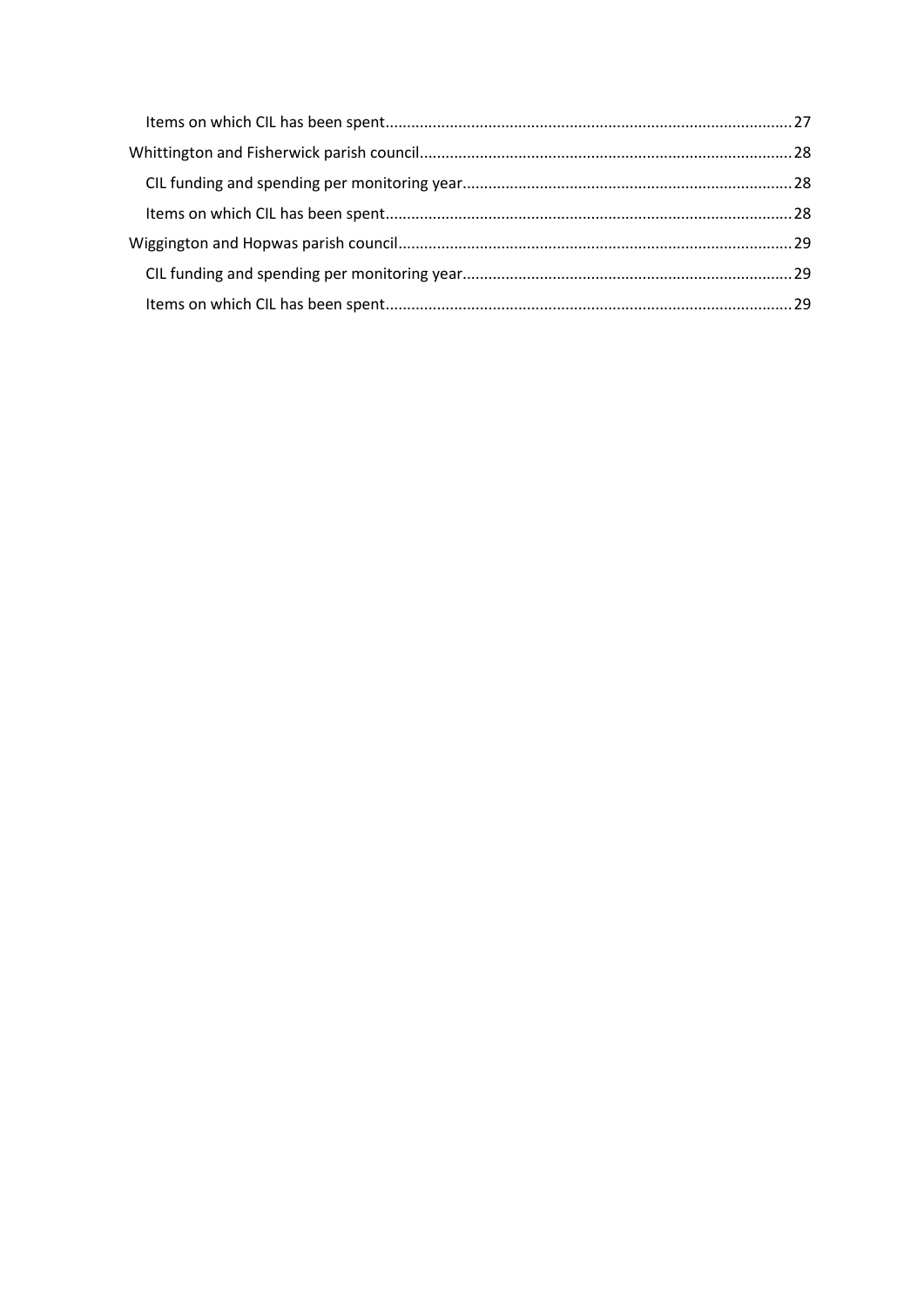#### <span id="page-3-0"></span>Introduction

Part of the community infrastructure levy funding collected is passed onto parish and town councils where the development is built. This money is referred to as neighbourhood community infrastructure levy, or sometimes the 'meaningful proportion'. Collected CIL monies are split into strategic CIL funds, CIL parish and town council funds, and Cannock Chase Special Area of Conservation (SAC) funds.

Parish and town councils receive a percentage of CIL collected in their area to help support the development of their area. This is referred to as the Neighbourhood CIL (NCIL), or the 'meaningful proportion'. Parish/town councils receive a percentage of NCIL depending upon whether a neighbourhood plan has been adopted. For parish/town councils without a neighbourhood plan, 15% of NCIL funds will be passed on, and for parish/town councils with a neighbourhood plan, 25% of CIL funds will be passed on.

The following document sets out the NCIL money received and spent by each parish and town council within the district. Please note that no transfers of NCIL funds were provided during the monitoring years of 2016/17 and 2017/18.

For information on CIL parish council funds, please contact the relevant parish or town council.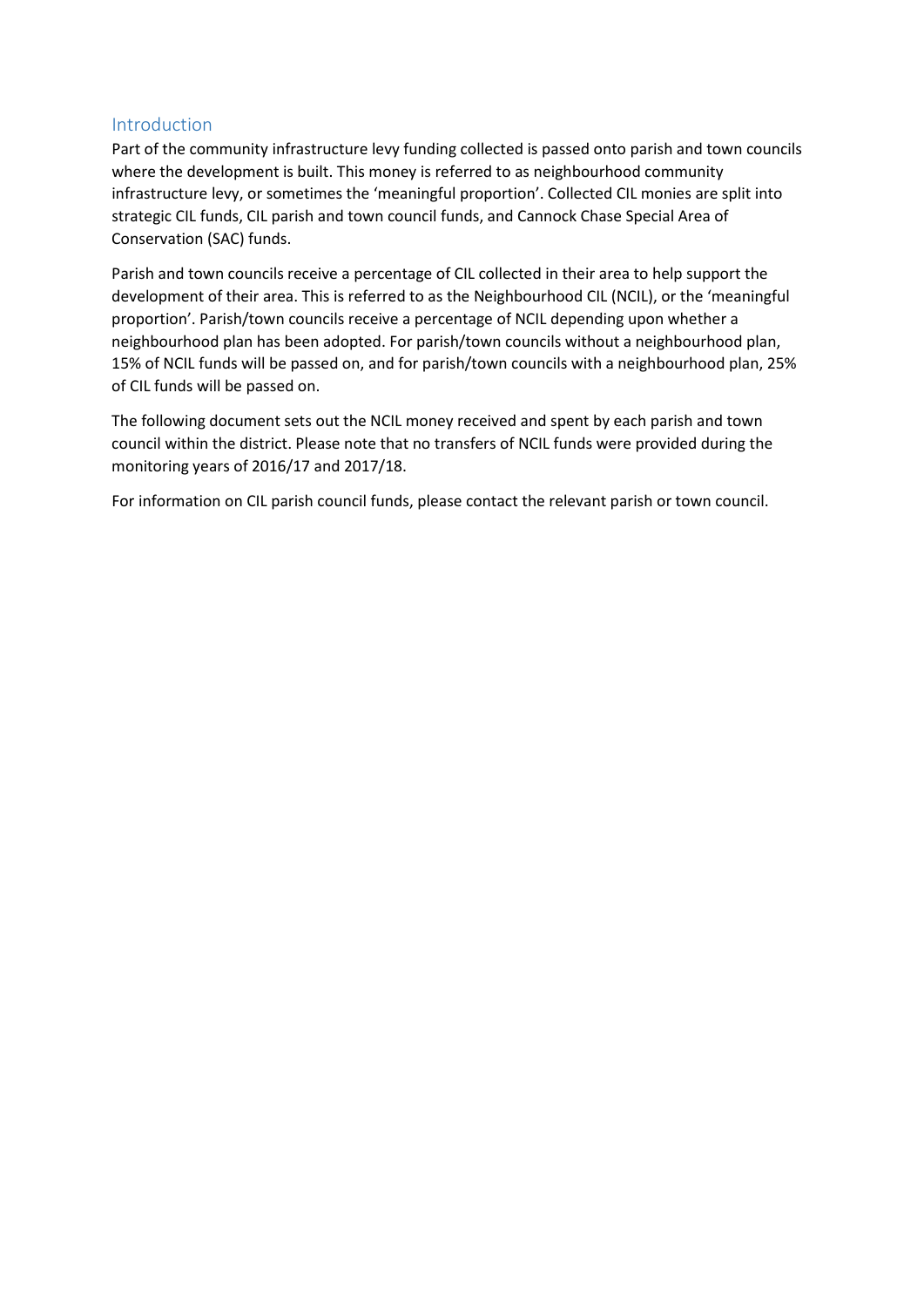## <span id="page-4-0"></span>Alrewas parish council CIL funds

### <span id="page-4-1"></span>CIL funding and spending per monitoring year

| <b>Details</b>                                     | 2018/19 | 2019/20 | 2020/21    | 2021/22   |
|----------------------------------------------------|---------|---------|------------|-----------|
| Total amount of CIL received in financial year     | £0.00   | £729.96 | £15,502.90 | £8.074.86 |
| Total amount of CIL spent in financial year        | £0.00   | £0.00   | £0.00      |           |
| Monies requested/recovered from Parish Council     | £0.00   | £0.00   | £0.00      |           |
| Total amount of CIL received in financial year and |         |         |            |           |
| retained at end of reported year                   | £0.00   | £729.96 | £15,502.90 |           |
| Total amount of CIL received in previous years and |         |         |            |           |
| retained at end of reported year                   | £0.00   | £0.00   | £729.96    |           |
| Total CIL receipts retained                        | £0.00   | £729.96 | £16,232.86 |           |

<span id="page-4-2"></span>Items on which CIL has been spent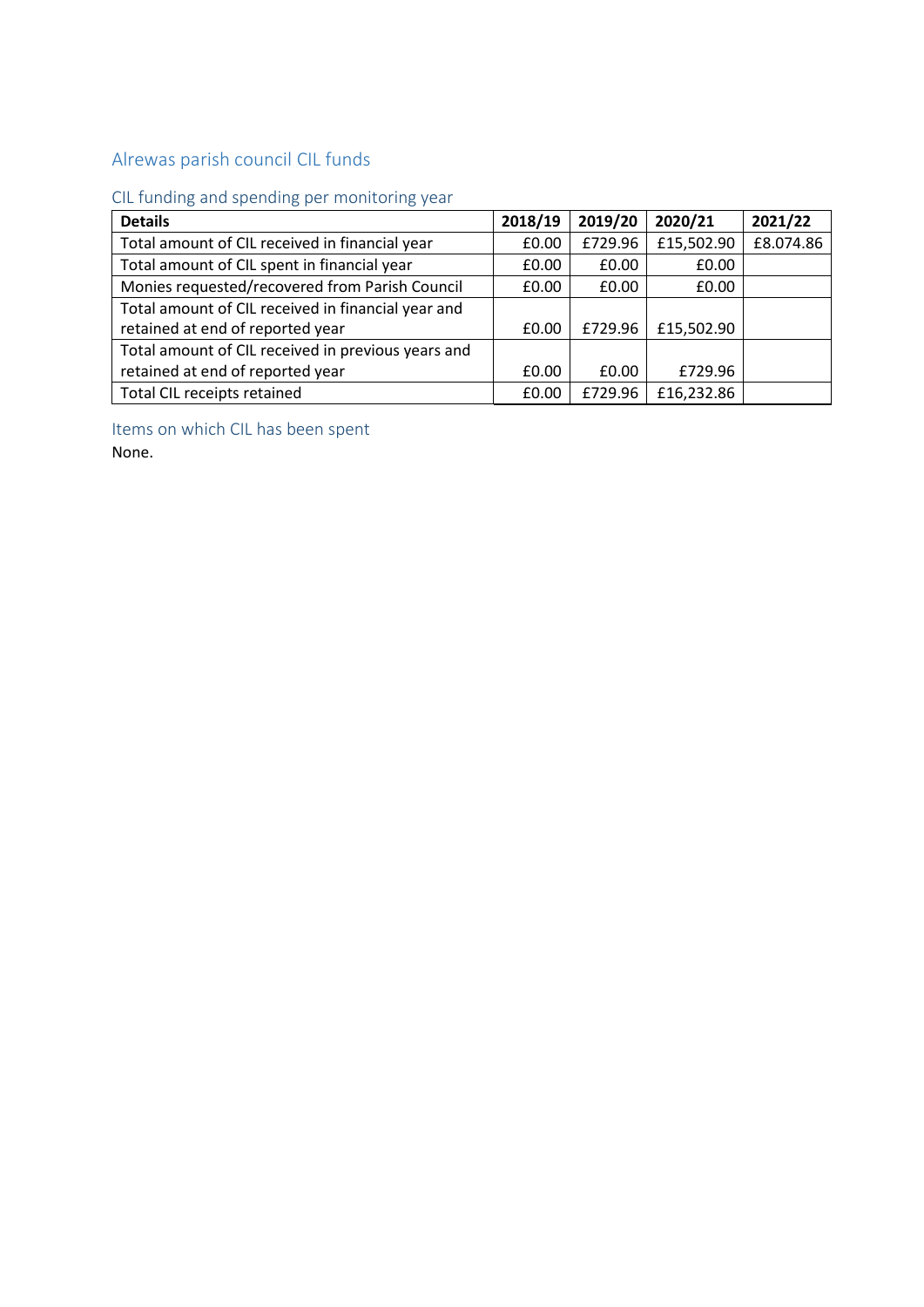## <span id="page-5-0"></span>Armitage with Handsacre parish council CIL funds

## <span id="page-5-1"></span>CIL funding and spending per monitoring year

| <b>Details</b>                                     | 2018/19 | 2019/20   | 2020/21 | 2021/22 |
|----------------------------------------------------|---------|-----------|---------|---------|
| Total amount of CIL received in financial year     | £812.21 | £2,683.17 | £440.20 | £440.20 |
| Total amount of CIL spent in financial year        | £812.21 | £2,555.30 | £403.20 |         |
| Monies requested/recovered from Parish Council     | £0.00   | £0.00     | £37.00  |         |
| Total amount of CIL received in financial year and |         |           |         |         |
| retained at end of reported year                   | £0.00   | £127.87   | £0.00   |         |
| Total amount of CIL received in previous years and |         |           |         |         |
| retained at end of reported year                   | £0.00   | £0.00     | £0.00   |         |
| Total CIL receipts retained                        | £0.00   | £127.87   | £0.00   |         |

<span id="page-5-2"></span>

| <b>Monitoring year of</b> | Item description                     | <b>Total spent</b> |
|---------------------------|--------------------------------------|--------------------|
| spend                     |                                      |                    |
| 2018/19                   | Cast iron litter bin                 | £504.00            |
| 2018/19                   | Dog fouling bin                      | £308.21            |
| 2019/20                   | Cast iron litter bin                 | £270.00            |
| 2019/20                   | 3x dog fouling bins                  | £1,861.90          |
| 2019/20                   | 30 laminate dog fouling signs        | £83.20             |
| 2019/20                   | Replacement of swing ropes and bolts | £340.20            |
| 2020/21                   | 2x dog fouling bins                  | £403.20            |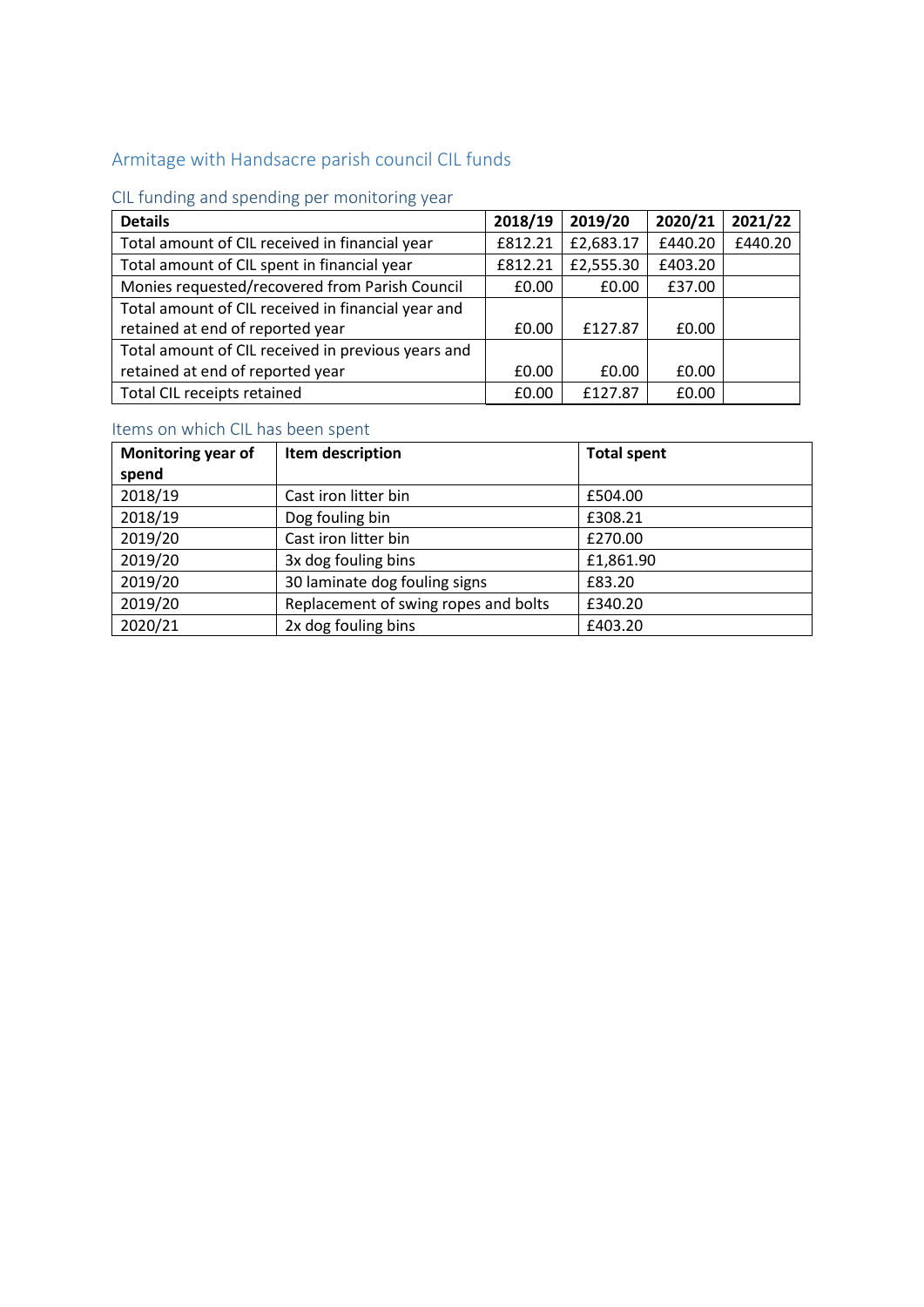### <span id="page-6-0"></span>Burntwood town council

### <span id="page-6-1"></span>CIL funding and spending per monitoring year

<span id="page-6-2"></span>

| <b>Details</b>                                 | 2018/19    | 2019/20    | 2020/21    | 2021/22    |
|------------------------------------------------|------------|------------|------------|------------|
| Total amount of CIL received in financial year | £11,231.61 | £3,685.48  | £14,694.02 | £19,479.40 |
| Total amount of CIL spent in financial year    | £0.00      | £0.00      | £0.00      |            |
| Monies requested/recovered from Parish         |            |            |            |            |
| Council                                        | £0.00      | £0.00      | £0.00      |            |
| Total amount of CIL received in financial year |            |            |            |            |
| and retained at end of reported year           | £11,231.61 | £3,685.48  | £14,964.02 |            |
| Total amount of CIL received in previous years |            |            |            |            |
| and retained at end of reported year           | £0.00      | £11,231.61 | £14,917.09 |            |
| Total CIL receipts retained                    | £11,231.61 | £14,917.09 | £29,611.11 |            |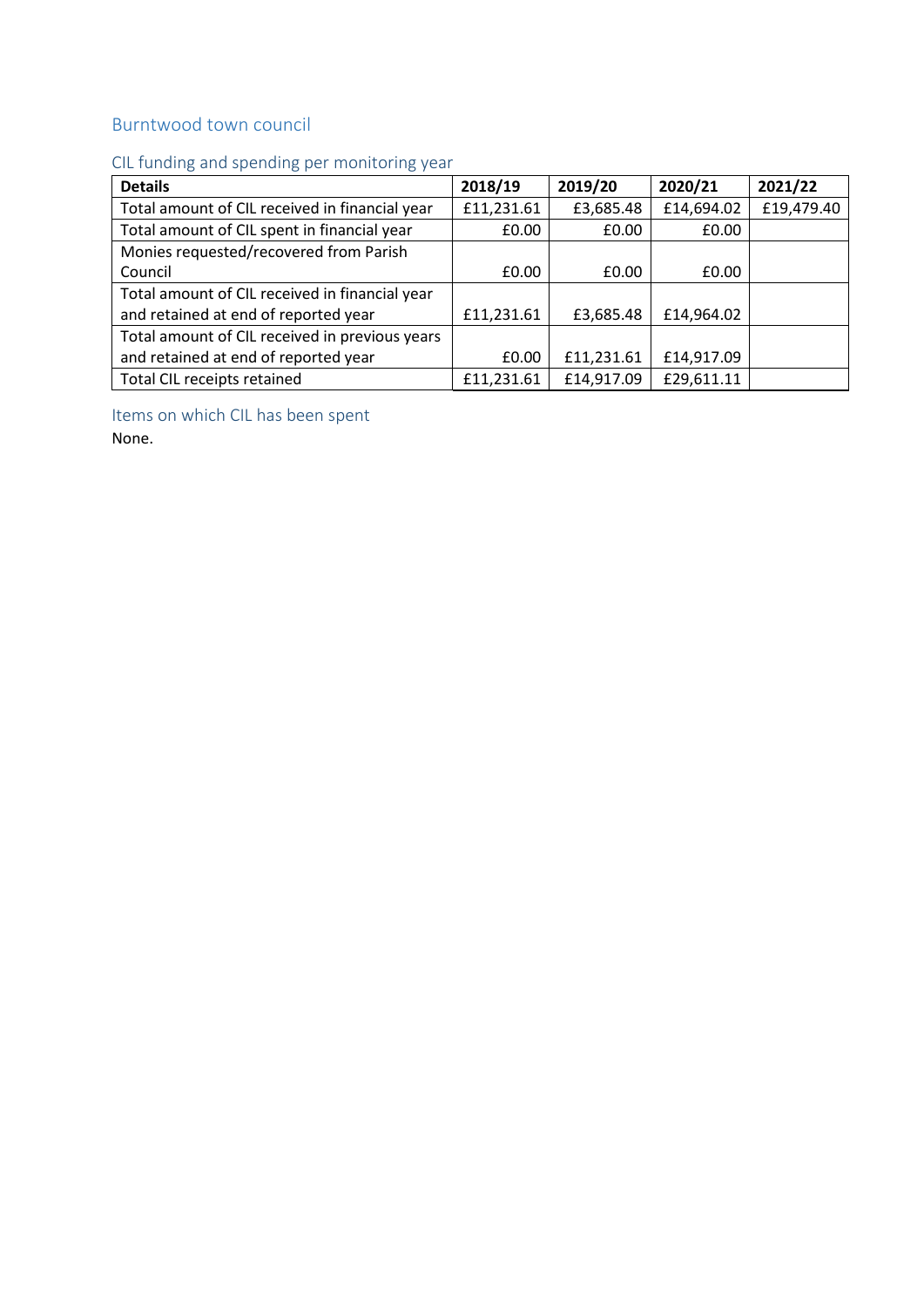# <span id="page-7-0"></span>Clifton Campville parish council

### <span id="page-7-1"></span>CIL funding and spending per monitoring year

| <b>Details</b>                                     | 2016/17 | 2017/18 | 2018/19 | 2019/20 | 2020/21 |
|----------------------------------------------------|---------|---------|---------|---------|---------|
| Total amount of CIL received in financial year     | £0.00   | £0.00   | £0.00   | £0.00   | £0.00   |
| Total amount of CIL spent in financial year        | £0.00   | £0.00   | £0.00   | £0.00   |         |
| Monies requested/recovered from Parish Council     | £0.00   | £0.00   | £0.00   | £0.00   |         |
| Total amount of CIL received in financial year and |         |         |         |         |         |
| retained at end of reported year                   | £0.00   | £0.00   | £0.00   | £0.00   |         |
| Total amount of CIL received in previous years and |         |         |         |         |         |
| retained at end of reported year                   | £0.00   | £0.00   | £0.00   | £0.00   |         |
| Total CIL receipts retained                        | £0.00   | £0.00   | £0.00   | £0.00   |         |

<span id="page-7-2"></span>Items on which CIL has been spent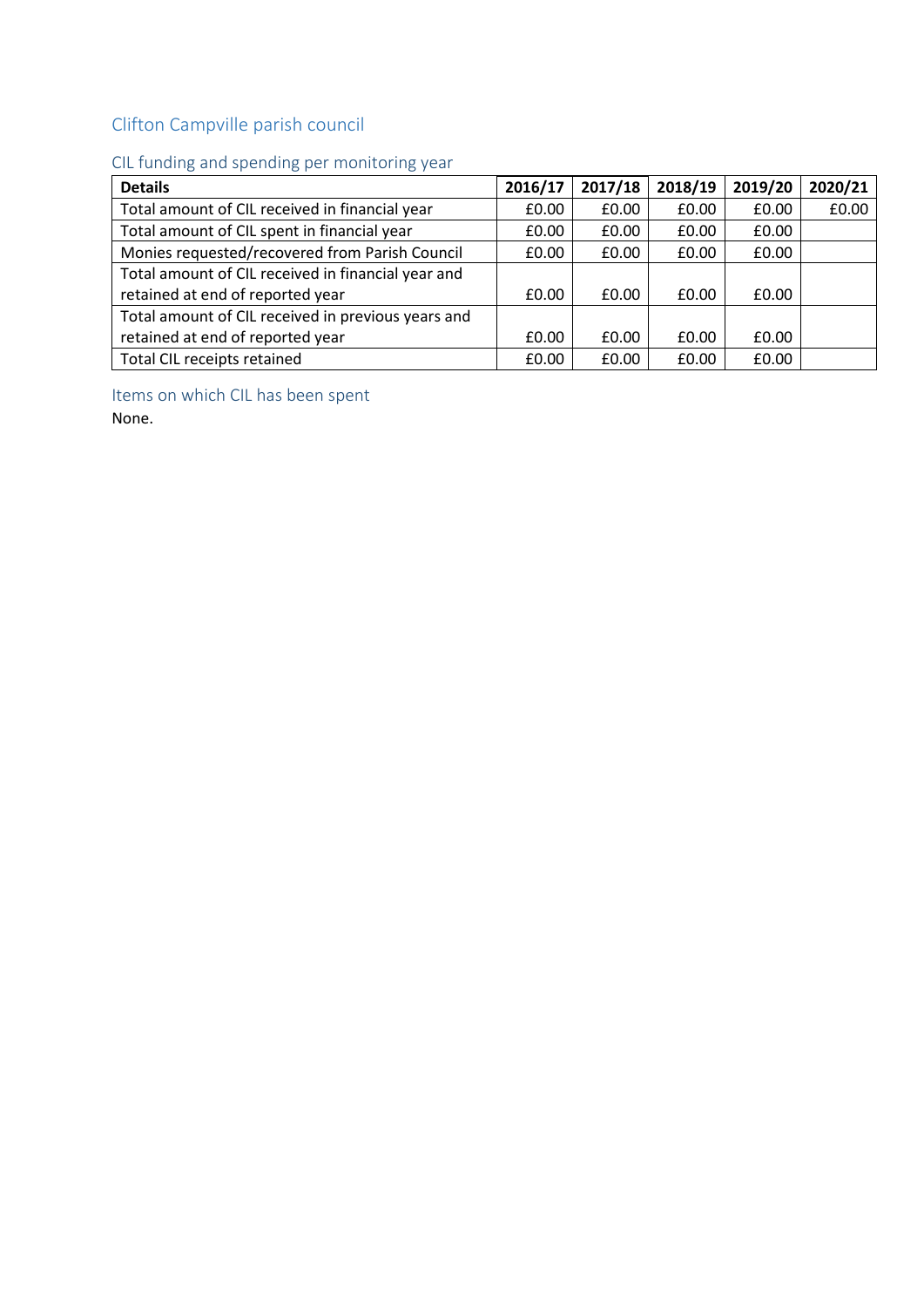## <span id="page-8-0"></span>Colton parish council

## <span id="page-8-1"></span>CIL funding and spending per monitoring year

| <b>Details</b>                                     | 2018/19   | 2019/20   | 2020/21   | 2021/22 |
|----------------------------------------------------|-----------|-----------|-----------|---------|
| Total amount of CIL received in financial year     | £2,071.25 | £0.00     | £0.00     | £0.00   |
| Total amount of CIL spent in financial year        | £0.00     | £846.06   | £0.00     |         |
| Monies requested/recovered from Parish Council     | £0.00     | £0.00     | £0.00     |         |
| Total amount of CIL received in financial year and |           |           |           |         |
| retained at end of reported year                   | £2,071.25 | £0.00     | £0.00     |         |
| Total amount of CIL received in previous years and |           |           |           |         |
| retained at end of reported year                   | £0.00     | £1,225.19 | £1,225.19 |         |
| Total CIL receipts retained                        | £2,071.25 | £1,225.19 | £1,225.19 |         |

<span id="page-8-2"></span>

| Monitoring year of<br>spend | Item description                       | <b>Total spent</b> |
|-----------------------------|----------------------------------------|--------------------|
| 2019/20                     | Repair of cast iron gatepost at Closed | £650.00            |
|                             | Burial ground                          |                    |
| 2019/20                     | Repair of public bench on Martlin Lane | £196.06            |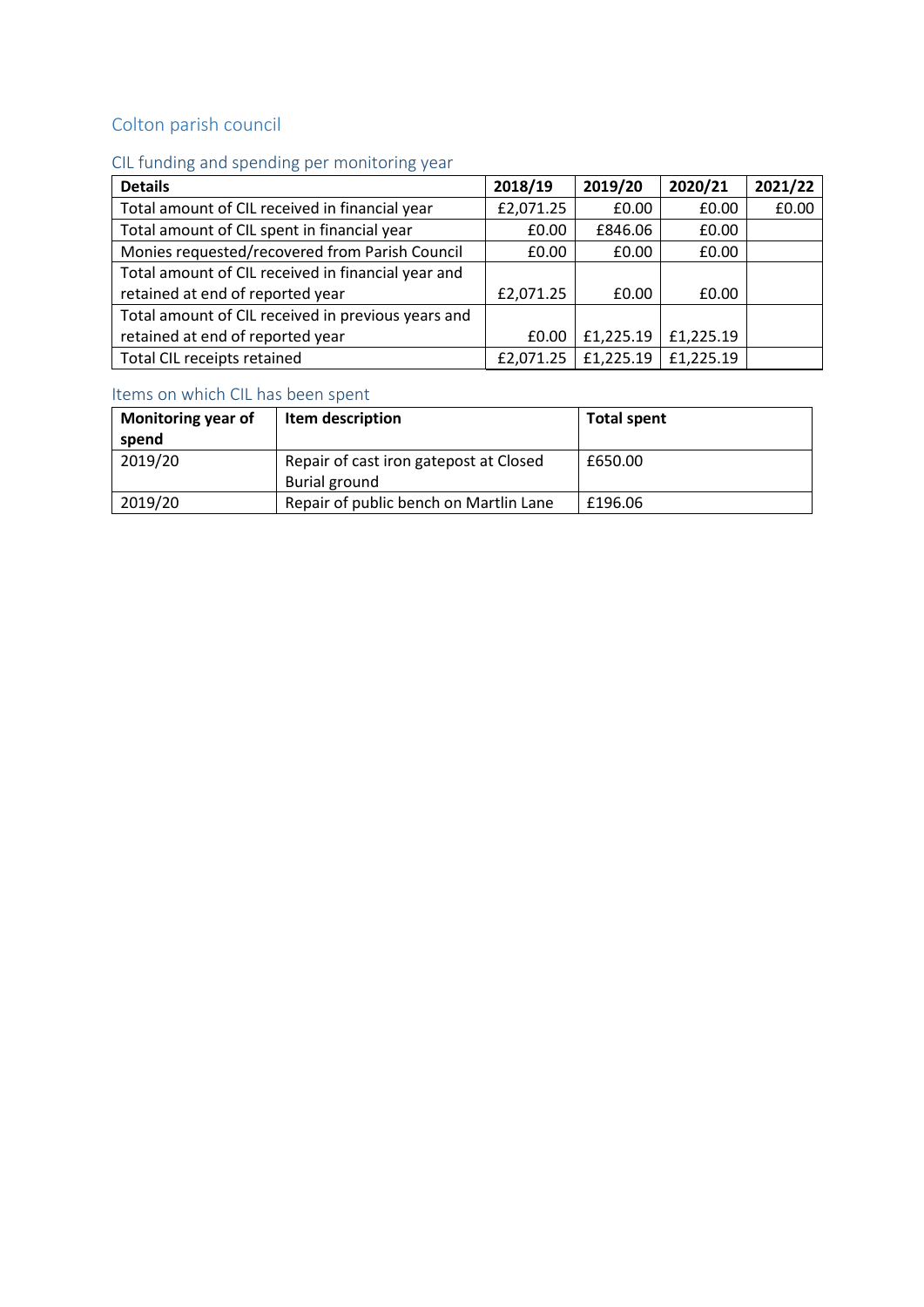# <span id="page-9-0"></span>Curborough, Elmhurst, Farewell and Chorley parish council

| <b>Details</b>                                     | 2018/19 | 2019/20 | 2020/21 | 2021/22 |
|----------------------------------------------------|---------|---------|---------|---------|
| Total amount of CIL received in financial year     | £767.66 | £0.00   | £0.00   | £0.00   |
| Total amount of CIL spent in financial year        | £0.00   | £0.00   | £0.00   |         |
| Monies requested/recovered from Parish Council     | £0.00   | £0.00   | £0.00   |         |
| Total amount of CIL received in financial year and |         |         |         |         |
| retained at end of reported year                   | £0.00   | £0.00   | £0.00   |         |
| Total amount of CIL received in previous years and |         |         |         |         |
| retained at end of reported year                   | £0.00   | £767.66 | £767.66 |         |
| Total CIL receipts retained                        | £767.66 | £767.66 | £767.66 |         |

### <span id="page-9-1"></span>CIL funding and spending per monitoring year

<span id="page-9-2"></span>Items on which CIL has been spent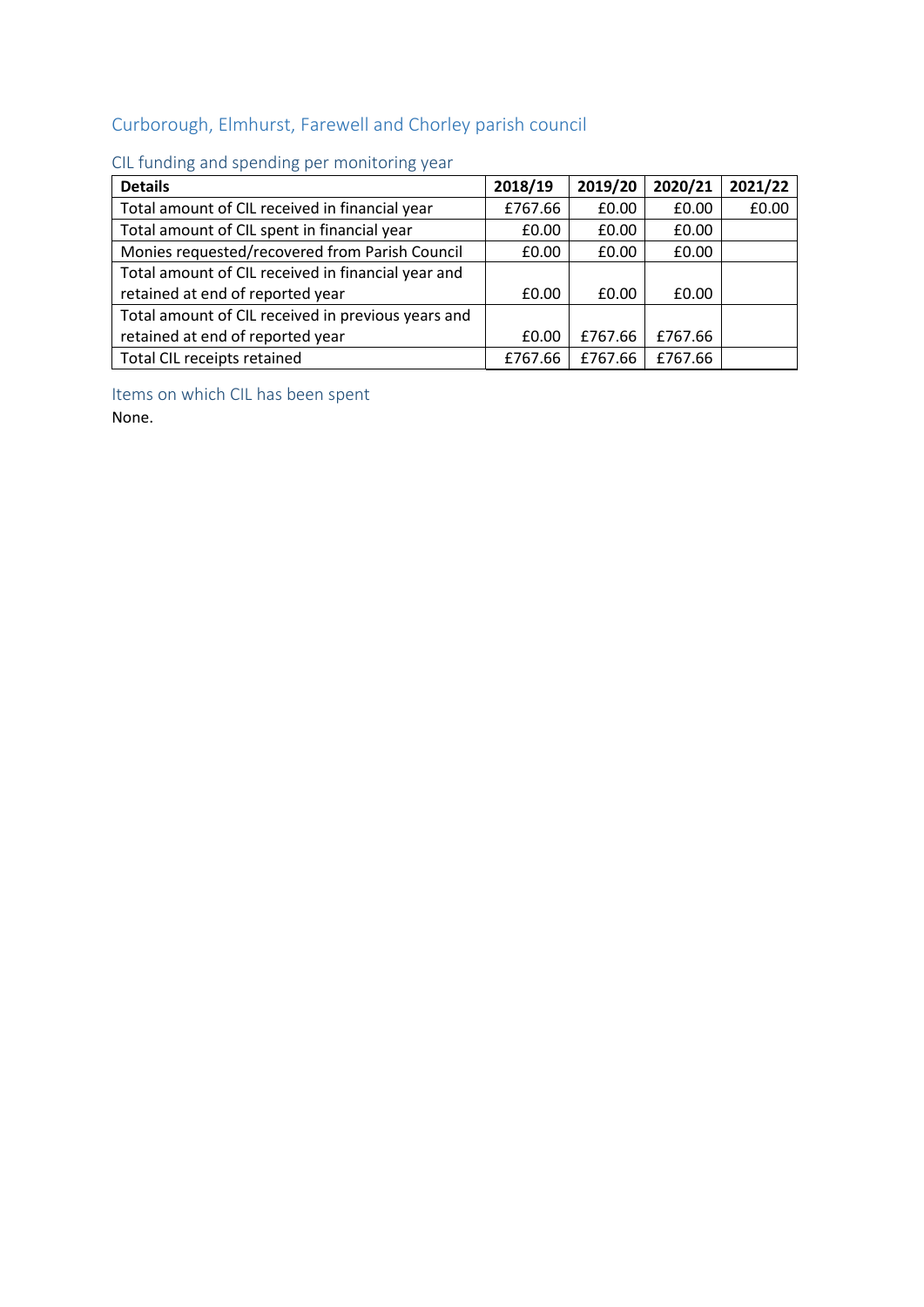## <span id="page-10-0"></span>Drayton Bassett parish council

### <span id="page-10-1"></span>CIL funding and spending per monitoring year

| <b>Details</b>                                     | 2018/19 | 2019/20   | 2020/21   | 2021/22 |
|----------------------------------------------------|---------|-----------|-----------|---------|
| Total amount of CIL received in financial year     | £0.00   | £1,583.01 | £0.00     | £0.00   |
| Total amount of CIL spent in financial year        | £0.00   | £846.06   | £0.00     |         |
| Monies requested/recovered from Parish Council     | £0.00   | £0.00     | £0.00     |         |
| Total amount of CIL received in financial year and |         |           |           |         |
| retained at end of reported year                   | £0.00   | £1,583.01 | £0.00     |         |
| Total amount of CIL received in previous years and |         |           | £1,583.01 |         |
| retained at end of reported year                   | £0.00   | £0.00     |           |         |
| Total CIL receipts retained                        | £0.00   | £1,583.01 | £1,583.01 |         |

<span id="page-10-2"></span>Items on which CIL has been spent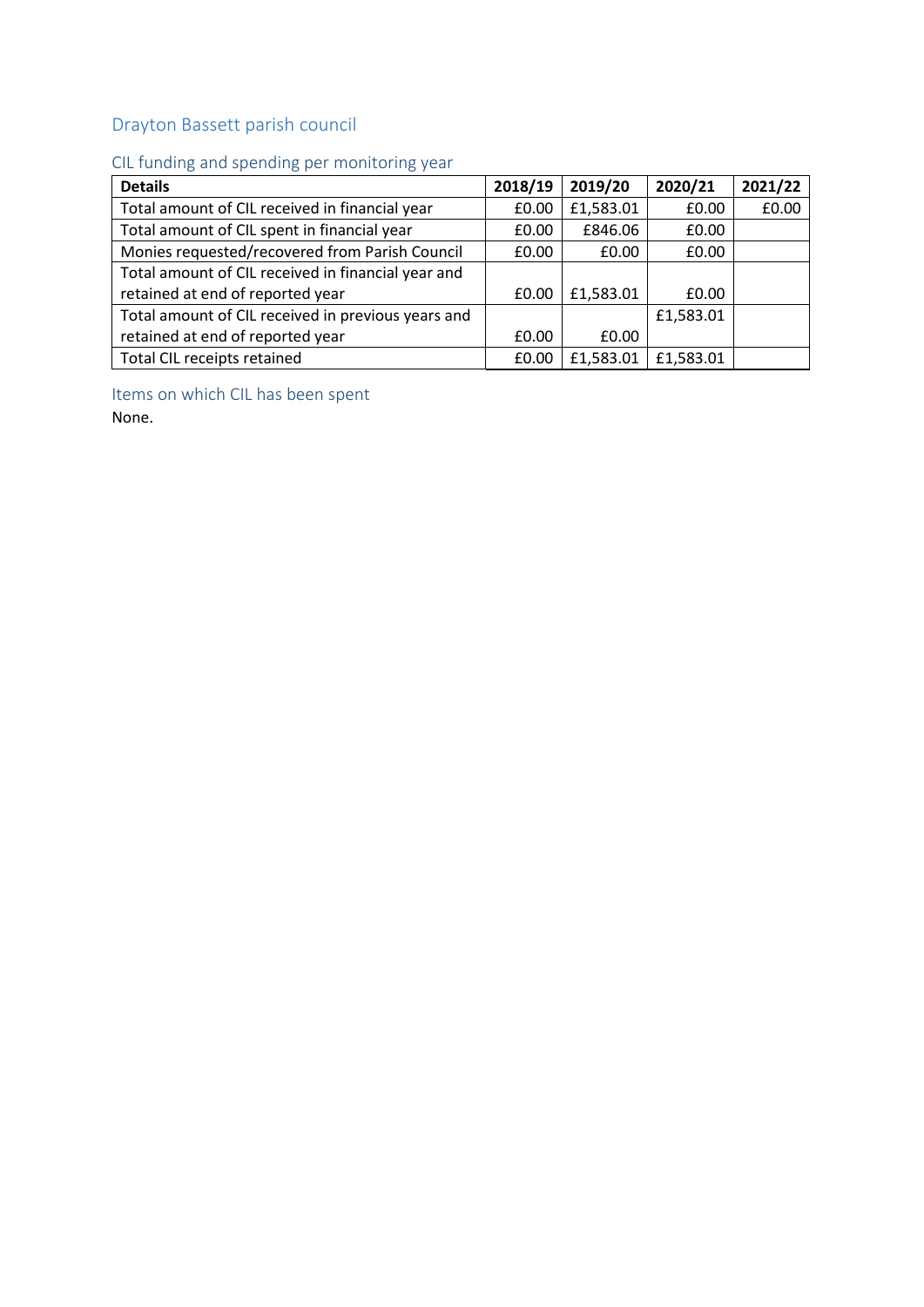# <span id="page-11-0"></span>Edingale parish council

# <span id="page-11-1"></span>CIL funding and spending per monitoring year

| <b>Details</b>                                     | 2018/19 | 2019/20 | 2020/21 | 2021/22 |
|----------------------------------------------------|---------|---------|---------|---------|
| Total amount of CIL received in financial year     | £0.00   | £0.00   | £0.00   | £0.00   |
| Total amount of CIL spent in financial year        | £0.00   | £0.00   | £0.00   |         |
| Monies requested/recovered from Parish Council     | £0.00   | £0.00   | £0.00   |         |
| Total amount of CIL received in financial year and |         |         |         |         |
| retained at end of reported year                   | £0.00   | £0.00   | £0.00   |         |
| Total amount of CIL received in previous years and |         |         |         |         |
| retained at end of reported year                   | £0.00   | £0.00   | £0.00   |         |
| Total CIL receipts retained                        | £0.00   | £0.00   | £0.00   |         |

<span id="page-11-2"></span>Items on which CIL has been spent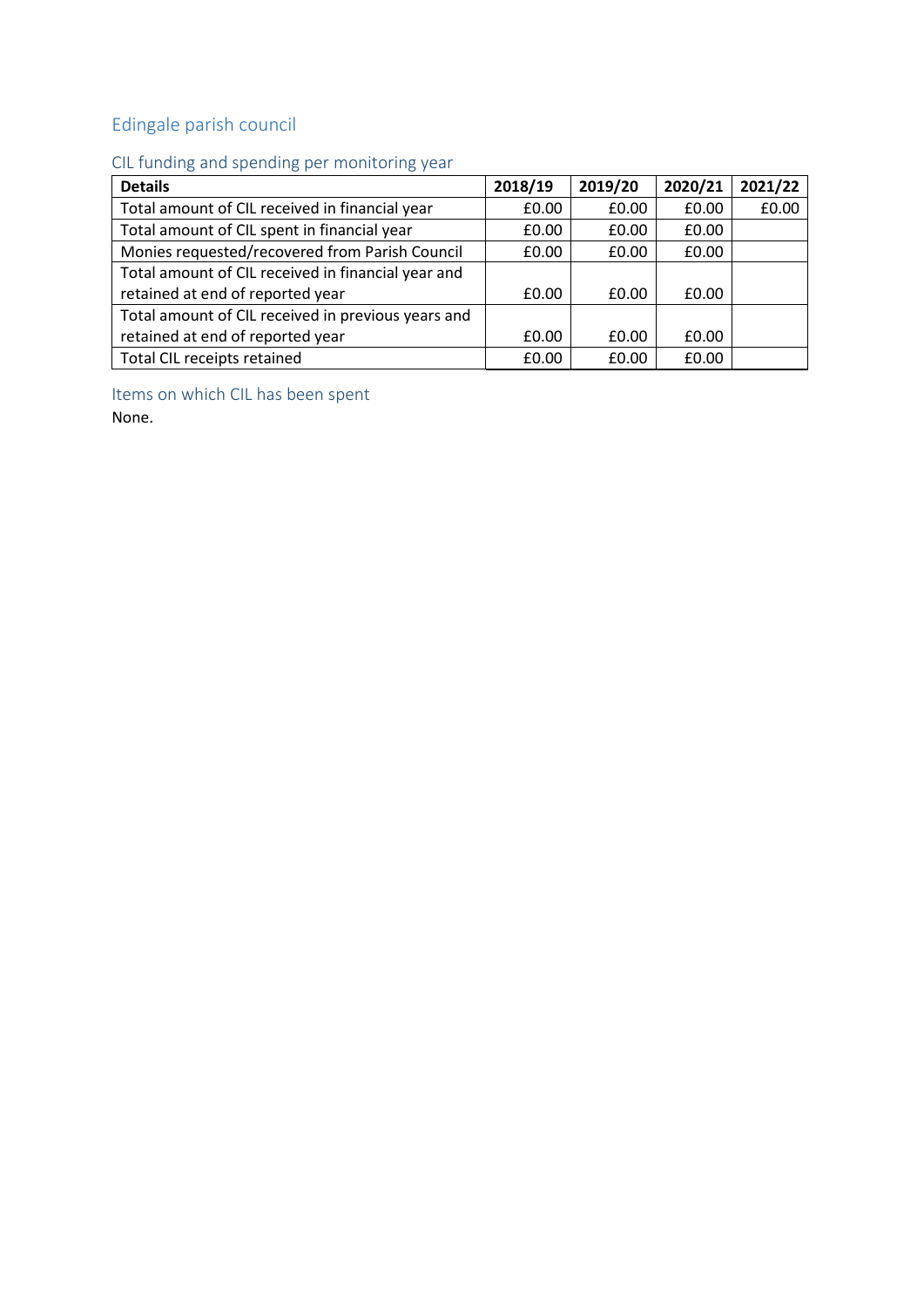# <span id="page-12-0"></span>Elford parish council

### <span id="page-12-1"></span>CIL funding and spending per monitoring year

| <b>Details</b>                                     | 2018/19 | 2019/20 | 2020/21 | 2021/22 |
|----------------------------------------------------|---------|---------|---------|---------|
| Total amount of CIL received in financial year     | £0.00   | £0.00   | £0.00   | £0.00   |
| Total amount of CIL spent in financial year        | £0.00   | £0.00   | £0.00   |         |
| Monies requested/recovered from Parish Council     | £0.00   | £0.00   | £0.00   |         |
| Total amount of CIL received in financial year and |         |         |         |         |
| retained at end of reported year                   | £0.00   | £0.00   | £0.00   |         |
| Total amount of CIL received in previous years and |         |         |         |         |
| retained at end of reported year                   | £0.00   | £0.00   | £0.00   |         |
| Total CIL receipts retained                        | £0.00   | £0.00   | £0.00   |         |

<span id="page-12-2"></span>Items on which CIL has been spent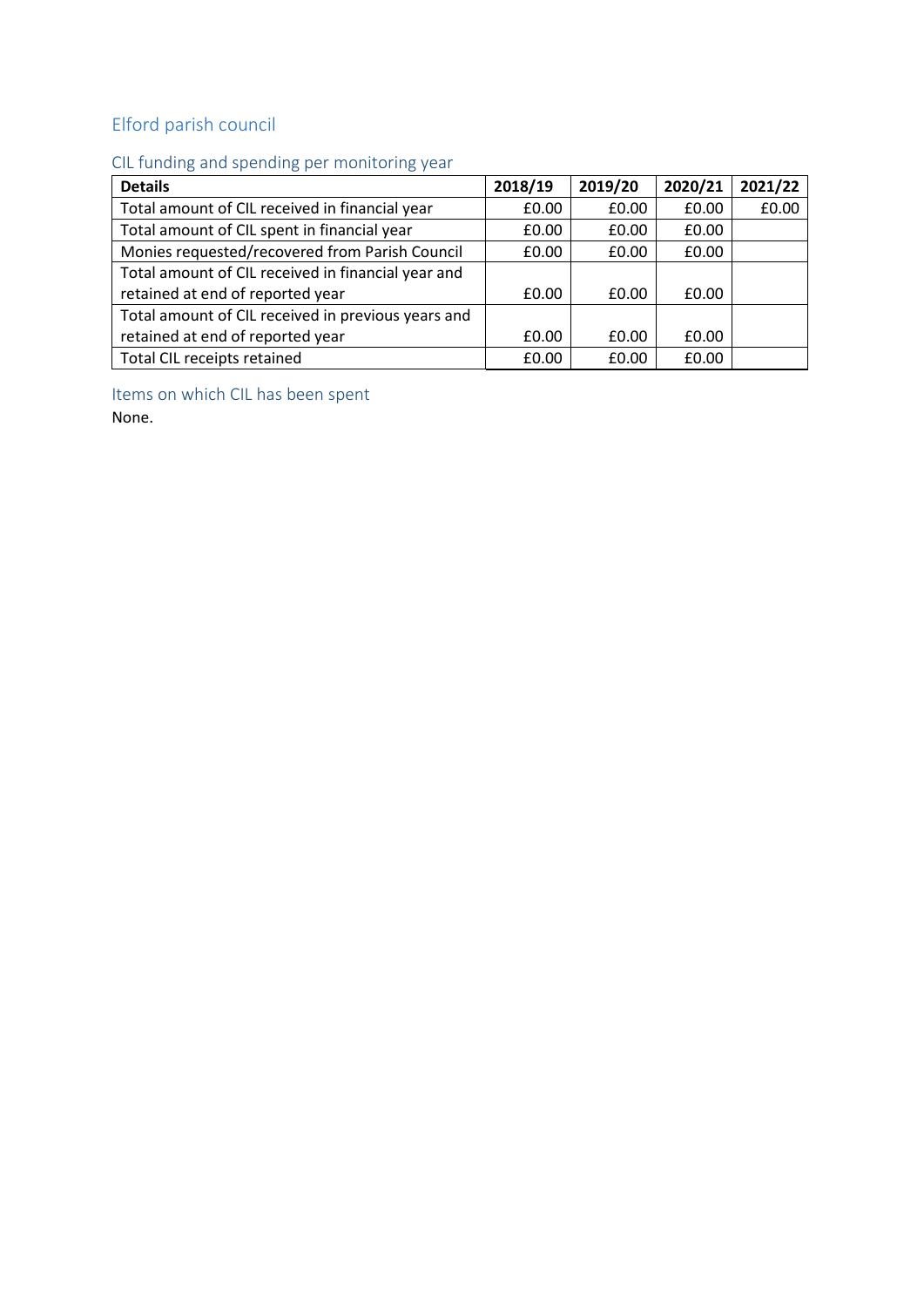## <span id="page-13-0"></span>Fazeley town council

## <span id="page-13-1"></span>CIL funding and spending per monitoring year

| <b>Details</b>                                     | 2018/19 | 2019/20   | 2020/21   | 2021/22 |
|----------------------------------------------------|---------|-----------|-----------|---------|
| Total amount of CIL received in financial year     | £787.50 | £1,038.71 | £0.00     | £0.00   |
| Total amount of CIL spent in financial year        | £0.00   | £0.00     | £0.00     |         |
| Monies requested/recovered from Parish Council     | £0.00   | £0.00     | £0.00     |         |
| Total amount of CIL received in financial year and |         |           |           |         |
| retained at end of reported year                   | £787.50 | £1,038.71 | £0.00     |         |
| Total amount of CIL received in previous years and |         |           |           |         |
| retained at end of reported year                   | £0.00   | £787.50   | £1,862.21 |         |
| Total CIL receipts retained                        | £787.50 | £1,862.21 | £1,862.21 |         |

<span id="page-13-2"></span>Items on which CIL has been spent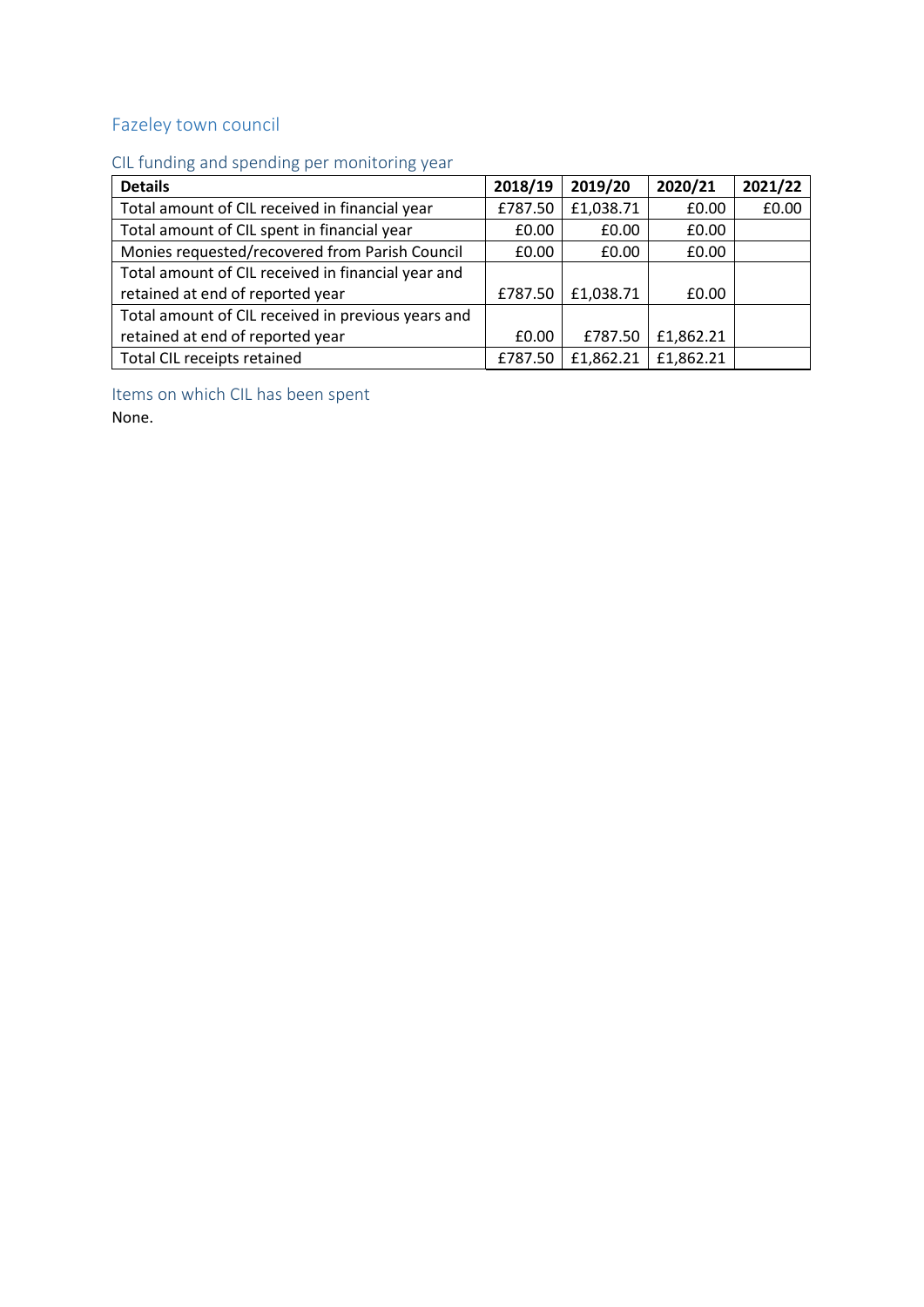## <span id="page-14-0"></span>Fradley and Streethay parish council

### <span id="page-14-1"></span>CIL funding and spending per monitoring year

| <b>Details</b>                                     | 2018/19 | 2019/20 | 2020/21    | 2021/22    |
|----------------------------------------------------|---------|---------|------------|------------|
| Total amount of CIL received in financial year     | £0.00   | £645.27 | £26,253.21 | £47,458.02 |
| Total amount of CIL spent in financial year        | £0.00   | £0.00   | £0.00      |            |
| Monies requested/recovered from Parish Council     | £0.00   | £0.00   | £0.00      |            |
| Total amount of CIL received in financial year and | £0.00   |         |            |            |
| retained at end of reported year                   |         | £645.27 | £0.00      |            |
| Total amount of CIL received in previous years and | £0.00   |         |            |            |
| retained at end of reported year                   |         | £0.00   | £645.27    |            |
| Total CIL receipts retained                        | £0.00   | £645.27 | £26,898.48 |            |

<span id="page-14-2"></span>Items on which CIL has been spent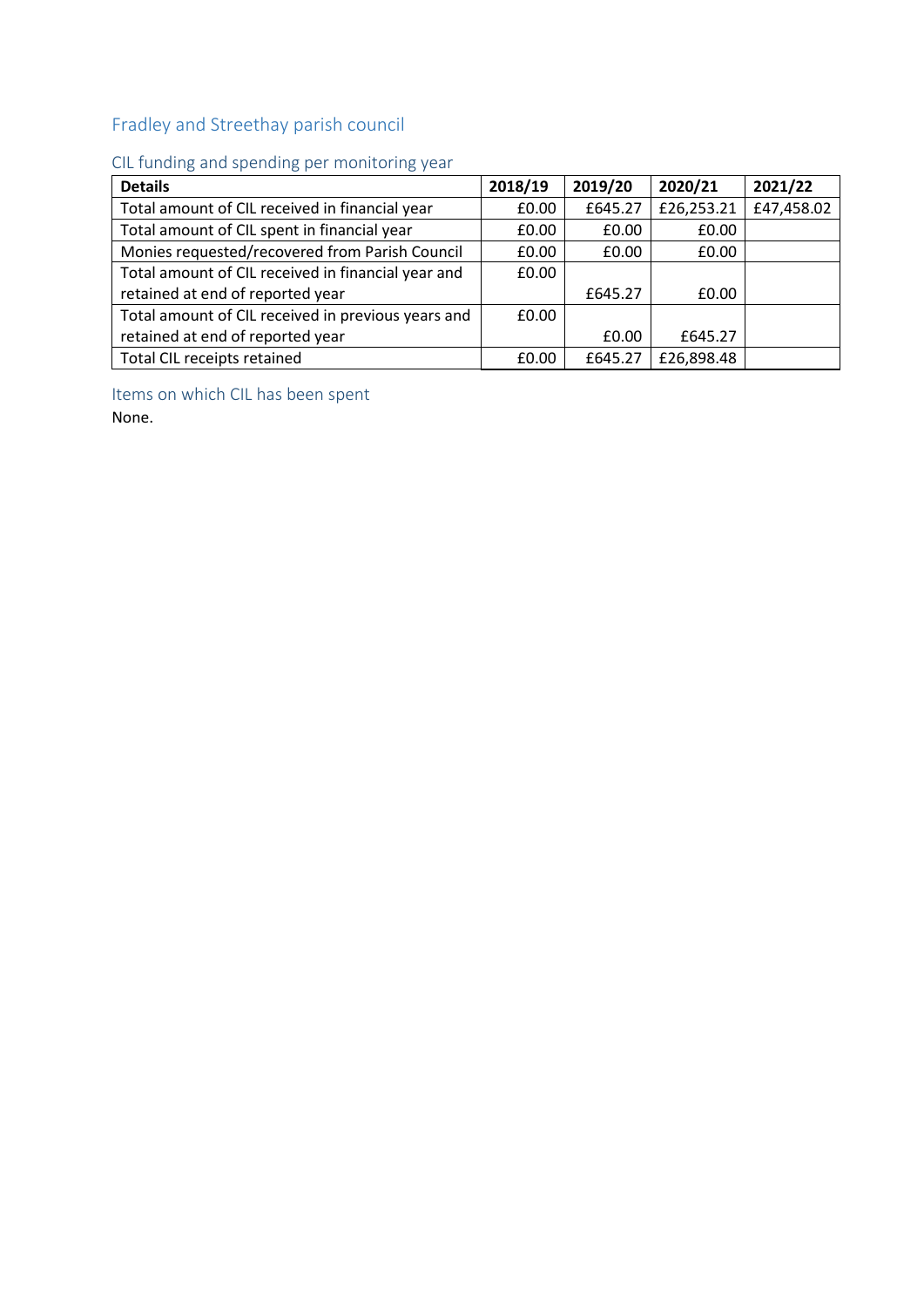## <span id="page-15-0"></span>Hammerwich parish council

## <span id="page-15-1"></span>CIL funding and spending per monitoring year

| <b>Details</b>                                     | 2018/19   | 2019/20   | 2020/21   | 2021/22 |
|----------------------------------------------------|-----------|-----------|-----------|---------|
| Total amount of CIL received in financial year     | £3,242.25 | £0.00     | £626.40   | £0.00   |
| Total amount of CIL spent in financial year        | £0.00     | £0.00     | £0.00     |         |
| Monies requested/recovered from Parish Council     | £0.00     | £0.00     | £0.00     |         |
| Total amount of CIL received in financial year and |           |           |           |         |
| retained at end of reported year                   | £3,242.25 | £0.00     | £626.40   |         |
| Total amount of CIL received in previous years and |           |           |           |         |
| retained at end of reported year                   | £0.00     | £3,242.25 | £3,242.25 |         |
| Total CIL receipts retained                        | £3,242.25 | £3,242.25 | £3,868.65 |         |

<span id="page-15-2"></span>Items on which CIL has been spent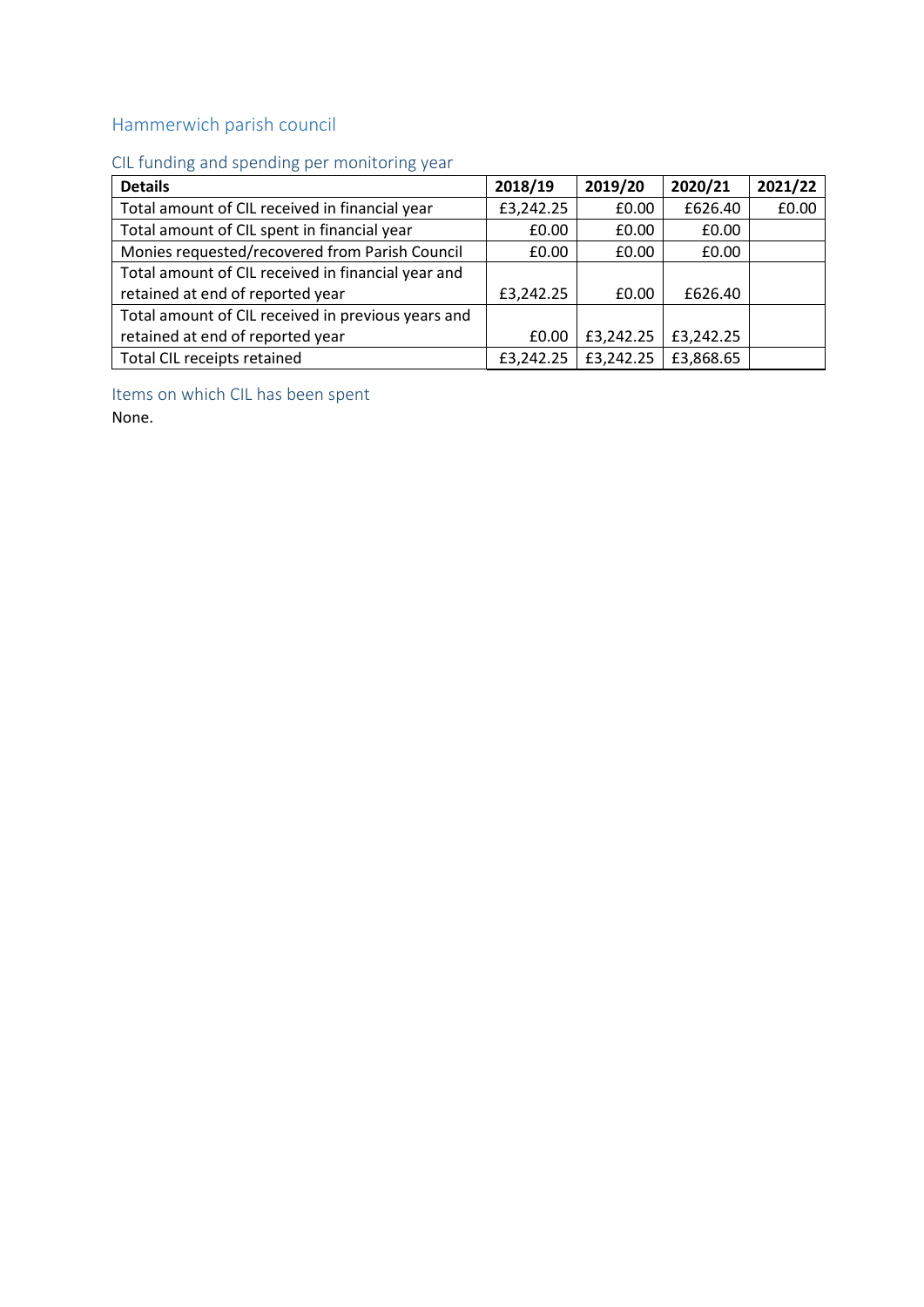### <span id="page-16-0"></span>Hamstall Ridware parish council

### <span id="page-16-1"></span>CIL funding and spending per monitoring year

| <b>Details</b>                                     | 2018/19 | 2019/20 | 2020/21 | 2021/22 |
|----------------------------------------------------|---------|---------|---------|---------|
| Total amount of CIL received in financial year     | £0.00   | £0.00   | £0.00   |         |
| Total amount of CIL spent in financial year        | £0.00   | £0.00   | £0.00   |         |
| Monies requested/recovered from Parish Council     | £0.00   | £0.00   | £0.00   |         |
| Total amount of CIL received in financial year and |         |         |         |         |
| retained at end of reported year                   | £0.00   | £0.00   | £0.00   |         |
| Total amount of CIL received in previous years and |         |         |         |         |
| retained at end of reported year                   | £0.00   | £0.00   | £0.00   |         |
| Total CIL receipts retained                        | £0.00   | £0.00   | £0.00   |         |

<span id="page-16-2"></span>Items on which CIL has been spent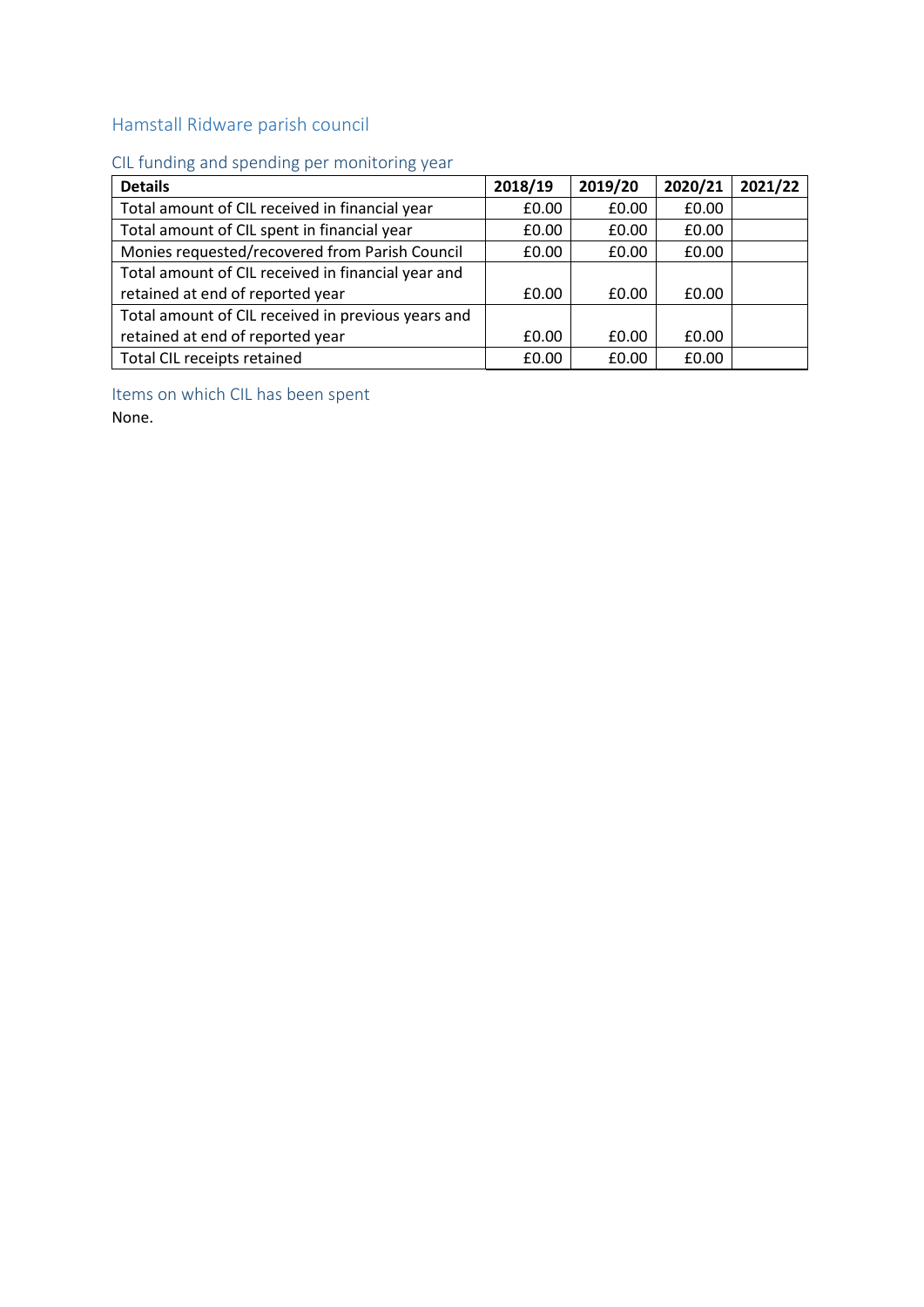## <span id="page-17-0"></span>Harlaston parish council

### <span id="page-17-1"></span>CIL funding and spending per monitoring year

| <b>Details</b>                                     | 2018/19 | 2019/20   | 2020/21    | 2021/22 |
|----------------------------------------------------|---------|-----------|------------|---------|
| Total amount of CIL received in financial year     | £0.00   | £4,670.17 | £14,010.50 | £0.00   |
| Total amount of CIL spent in financial year        | £0.00   | £4,670.17 | £0.00      |         |
| Monies requested/recovered from Parish Council     | £0.00   | £0.00     | £0.00      |         |
| Total amount of CIL received in financial year and | £0.00   |           |            |         |
| retained at end of reported year                   |         | £0.00     | £14,010.50 |         |
| Total amount of CIL received in previous years and | £0.00   |           |            |         |
| retained at end of reported year                   |         | £0.00     | £0.00      |         |
| Total CIL receipts retained                        | £0.00   | £0.00     | £14,010.50 |         |

<span id="page-17-2"></span>

| <b>Monitoring year of</b><br>spend | Item description                                                                                                                                                                   | <b>Total spent</b> |
|------------------------------------|------------------------------------------------------------------------------------------------------------------------------------------------------------------------------------|--------------------|
| 2019/20                            | Redevelopment of Harlaston Village<br>Playground in order to create a safe,<br>modern and appealing environment for<br>leisure and recreation activities for<br>village residents. | £4,670.17          |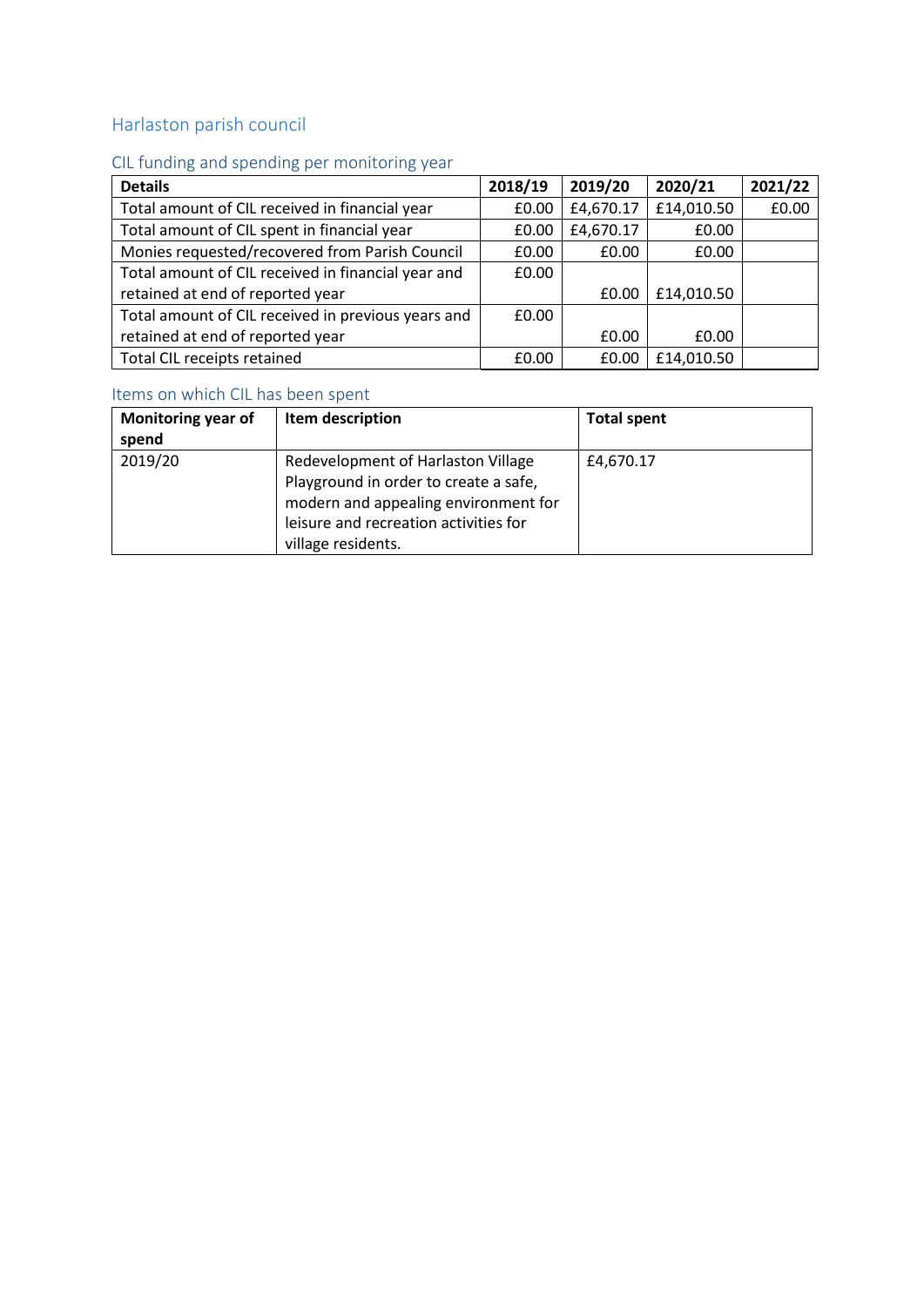## <span id="page-18-0"></span>Hints and Canwell parish council

# <span id="page-18-1"></span>CIL funding and spending per monitoring year

| <b>Details</b>                                     | 2018/19 | 2019/20 | 2020/21 | 2021/22 |
|----------------------------------------------------|---------|---------|---------|---------|
| Total amount of CIL received in financial year     | £0.00   | £0.00   | £0.00   | £0.00   |
| Total amount of CIL spent in financial year        | £0.00   | £0.00   | £0.00   |         |
| Monies requested/recovered from Parish Council     | £0.00   | £0.00   | £0.00   |         |
| Total amount of CIL received in financial year and |         |         |         |         |
| retained at end of reported year                   | £0.00   | £0.00   | £0.00   |         |
| Total amount of CIL received in previous years and |         |         |         |         |
| retained at end of reported year                   | £0.00   | £0.00   | £0.00   |         |
| Total CIL receipts retained                        | £0.00   | £0.00   | £0.00   |         |

<span id="page-18-2"></span>Items on which CIL has been spent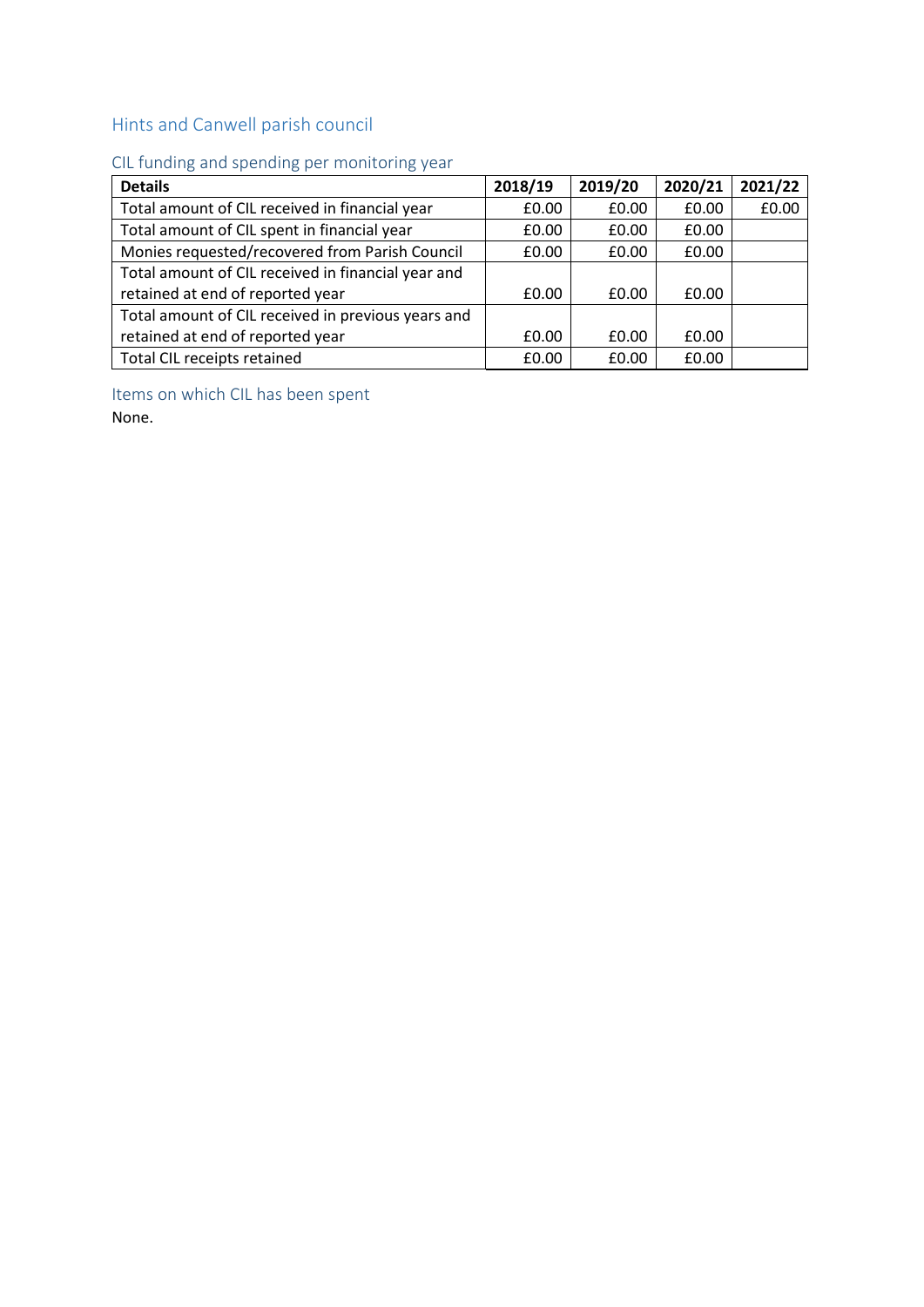## <span id="page-19-0"></span>Kings Bromley parish council

## <span id="page-19-1"></span>CIL funding and spending per monitoring year

| <b>Details</b>                                     | 2018/19   | 2019/20 | 2020/21 | 2021/22 |
|----------------------------------------------------|-----------|---------|---------|---------|
| Total amount of CIL received in financial year     | £5,875.35 | £89.41  | £374.98 | £0.00   |
| Total amount of CIL spent in financial year        | £5,875.35 | £89.41  | £374.98 |         |
| Monies requested/recovered from Parish Council     | £0.00     | £0.00   | £0.00   |         |
| Total amount of CIL received in financial year and |           |         |         |         |
| retained at end of reported year                   | £0.00     | £0.00   | £0.00   |         |
| Total amount of CIL received in previous years and |           |         |         |         |
| retained at end of reported year                   | £0.00     | £0.00   | £0.00   |         |
| Total CIL receipts retained                        | £0.00     | £0.00   | £0.00   |         |

<span id="page-19-2"></span>

| Monitoring year of<br>spend | Item description                        | <b>Total spent</b> |
|-----------------------------|-----------------------------------------|--------------------|
| 2018/19                     | Refurbishment of village hall           | £5,875.35          |
| 2019/20                     | Refurbishment of some milestones        | £89.41             |
| 2020/21                     | Wet pour surfacing repairs to play area | £374.98            |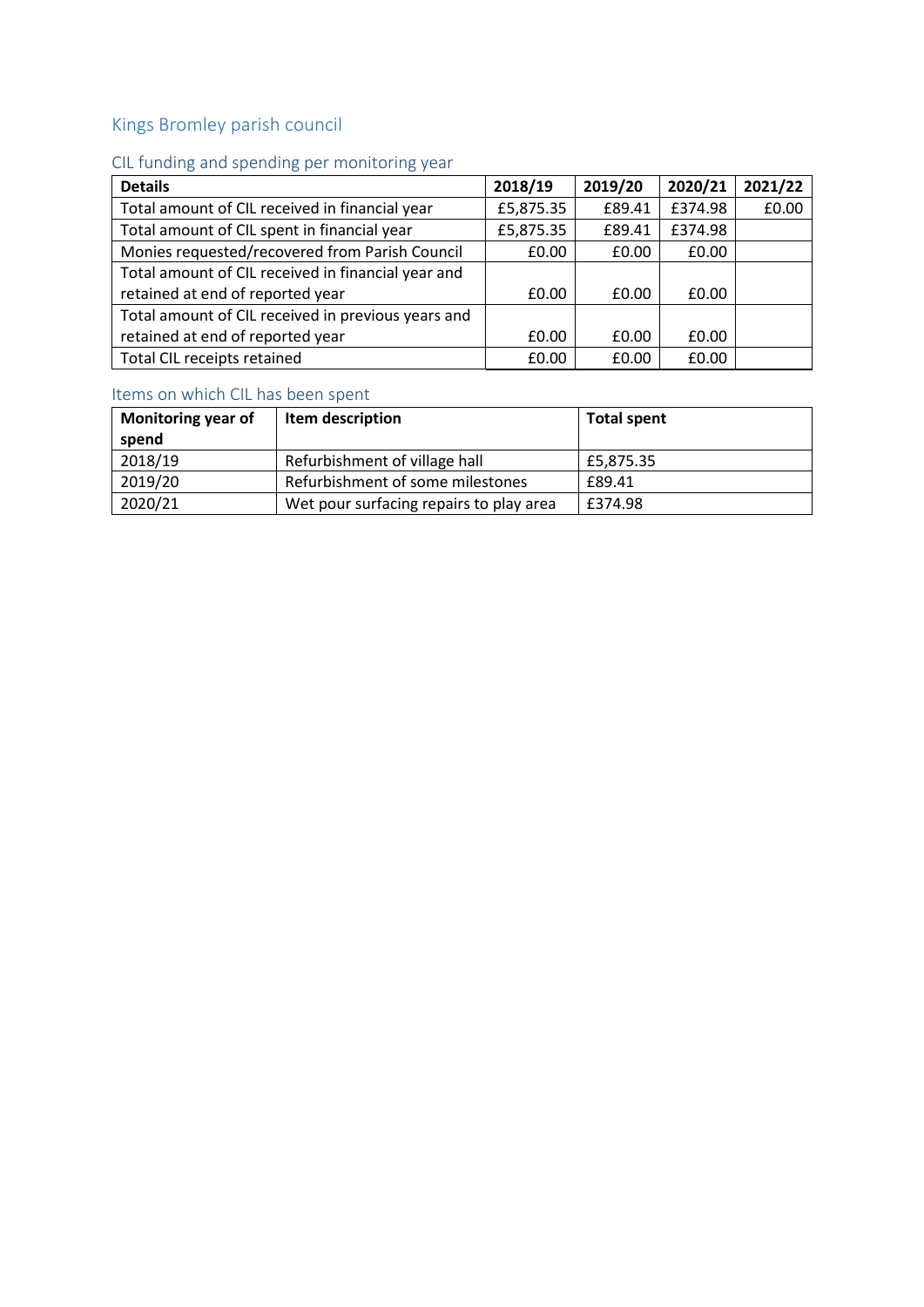# <span id="page-20-0"></span>Lichfield City Council

# <span id="page-20-1"></span>CIL funding and spending per monitoring year

| <b>Details</b>                                 | 2018/19    | 2019/20    | 2020/21    | 2021/21    |
|------------------------------------------------|------------|------------|------------|------------|
| Total amount of CIL received in financial year | £29,666.18 | £22,658.17 | £23,990.87 | £47,237.92 |
| Total amount of CIL spent in financial year    | £14,112.00 | £13,652.40 | £13,472.60 |            |
| Monies requested/recovered from Parish         |            |            |            |            |
| Council                                        | £0.00      | £0.00      | £0.00      |            |
| Total amount of CIL received in financial year |            |            |            |            |
| and retained at end of reported year           | £15,554.18 | £9,005.77  | £10,518.27 |            |
| Total amount of CIL received in previous years |            |            |            |            |
| and retained at end of reported year           | £0.00      | £15,554.18 | £24,559.95 |            |
| Total CIL receipts retained                    | £15,554.18 | £24,559.95 | £35,078.22 |            |

<span id="page-20-2"></span>

| Monitoring year of | Item description                          | <b>Total spent</b> |
|--------------------|-------------------------------------------|--------------------|
| spend              |                                           |                    |
| 2018/19            | Provision of new visitor interpretation   | £14,112.00         |
|                    | boards within the City of Lichfield, in   |                    |
|                    | partnership with Lichfield District       |                    |
|                    | Council                                   |                    |
| 2019/20            | Curborough community centre CCTV          | £3,000.00          |
|                    | replacement (supply only)                 |                    |
| 2019/20            | Refurbishment of entrance to Lichfield    | £2,305.00          |
|                    | signage                                   |                    |
| 2019/20            | Renewal of outer doors at Curborough      | £3,337.00          |
|                    | CC (contribution only)                    |                    |
| 2019/20            | Infrastructure support to LHCRT           | £5,010.40          |
| 2020/21            | Infrastructure support to LHCRT           | £4,989.60          |
| 2020/21            | Replacement of SOX/SON street lighting    | £8,000.00          |
|                    | with LED alternatives (contribution only) |                    |
| 2020/21            | Refurbishment/replacement of selected     | £483.00            |
|                    | City Centre plaques                       |                    |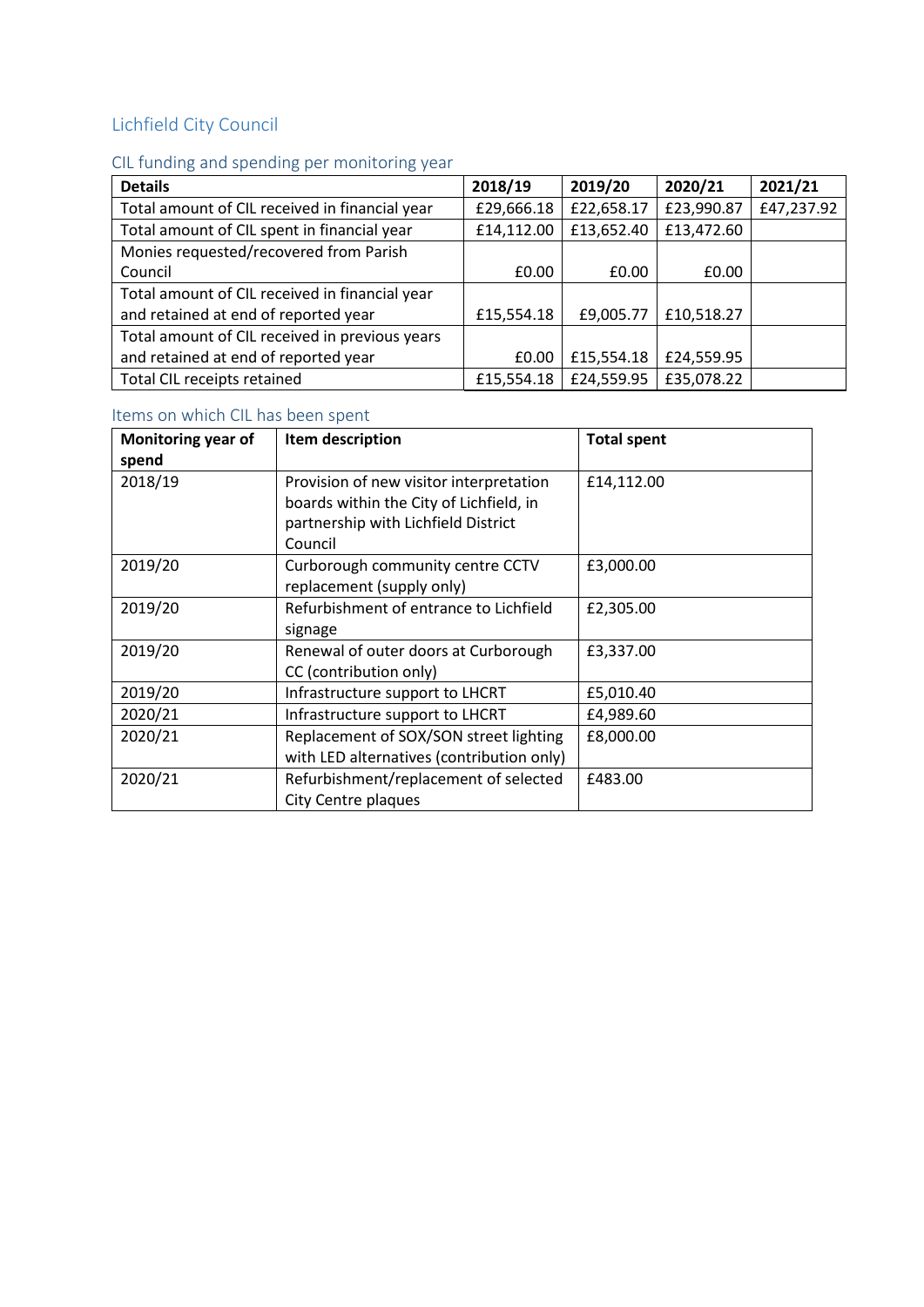# <span id="page-21-0"></span>Longdon parish council

### <span id="page-21-1"></span>CIL funding and spending per monitoring year

| <b>Details</b>                                     | 2018/19 | 2019/20 | 2020/21   | 2021/22 |
|----------------------------------------------------|---------|---------|-----------|---------|
| Total amount of CIL received in financial year     | £0.00   | £594.15 | £1,098.15 | £0.00   |
| Total amount of CIL spent in financial year        | £0.00   | £0.00   | £0.00     |         |
| Monies requested/recovered from Parish Council     | £0.00   | £0.00   | £0.00     |         |
| Total amount of CIL received in financial year and | £0.00   | £594.15 |           |         |
| retained at end of reported year                   |         |         | £1,098.15 |         |
| Total amount of CIL received in previous years and | £0.00   | £0.00   |           |         |
| retained at end of reported year                   |         |         | £594.15   |         |
| Total CIL receipts retained                        | £0.00   | £594.15 | £1,692.30 |         |

<span id="page-21-2"></span>Items on which CIL has been spent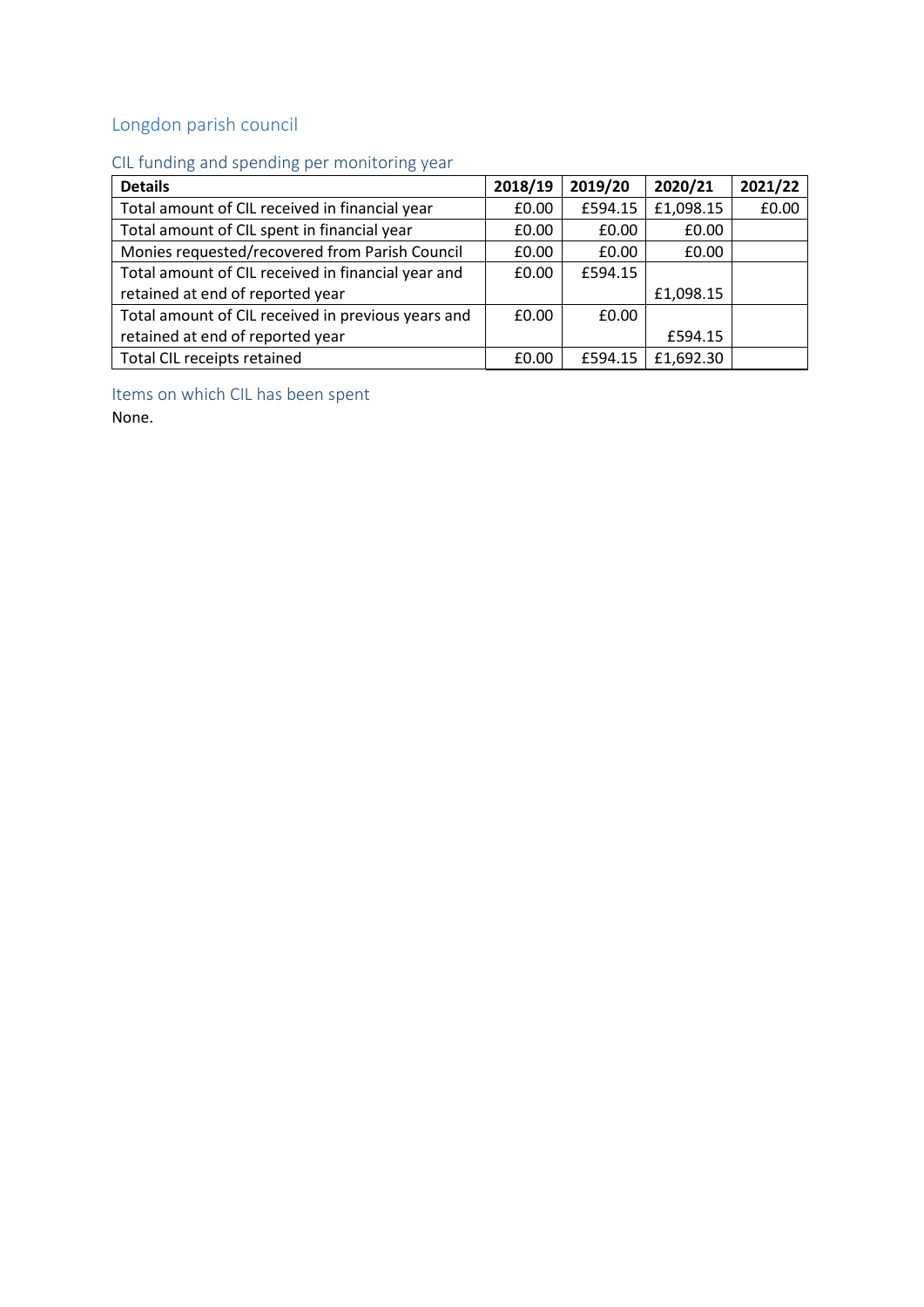### <span id="page-22-0"></span>Mavesyn Ridware parish council

# <span id="page-22-1"></span>CIL funding and spending per monitoring year

| <b>Details</b>                                     | 2018/19 | 2019/20   | 2020/21    | 2021/22 |
|----------------------------------------------------|---------|-----------|------------|---------|
| Total amount of CIL received in financial year     | £0.00   | £8,487.16 | £8,487.16  | £0.00   |
| Total amount of CIL spent in financial year        | £0.00   | £0.00     | £0.00      |         |
| Monies requested/recovered from Parish Council     | £0.00   | £0.00     | £0.00      |         |
| Total amount of CIL received in financial year and |         |           |            |         |
| retained at end of reported year                   | £0.00   | £8,487.16 | £8,487.16  |         |
| Total amount of CIL received in previous years and |         |           |            |         |
| retained at end of reported year                   | £0.00   | £0.00     | £8,487.16  |         |
| Total CIL receipts retained                        | £0.00   | £8,487.16 | £16,974.32 |         |

<span id="page-22-2"></span>Items on which CIL has been spent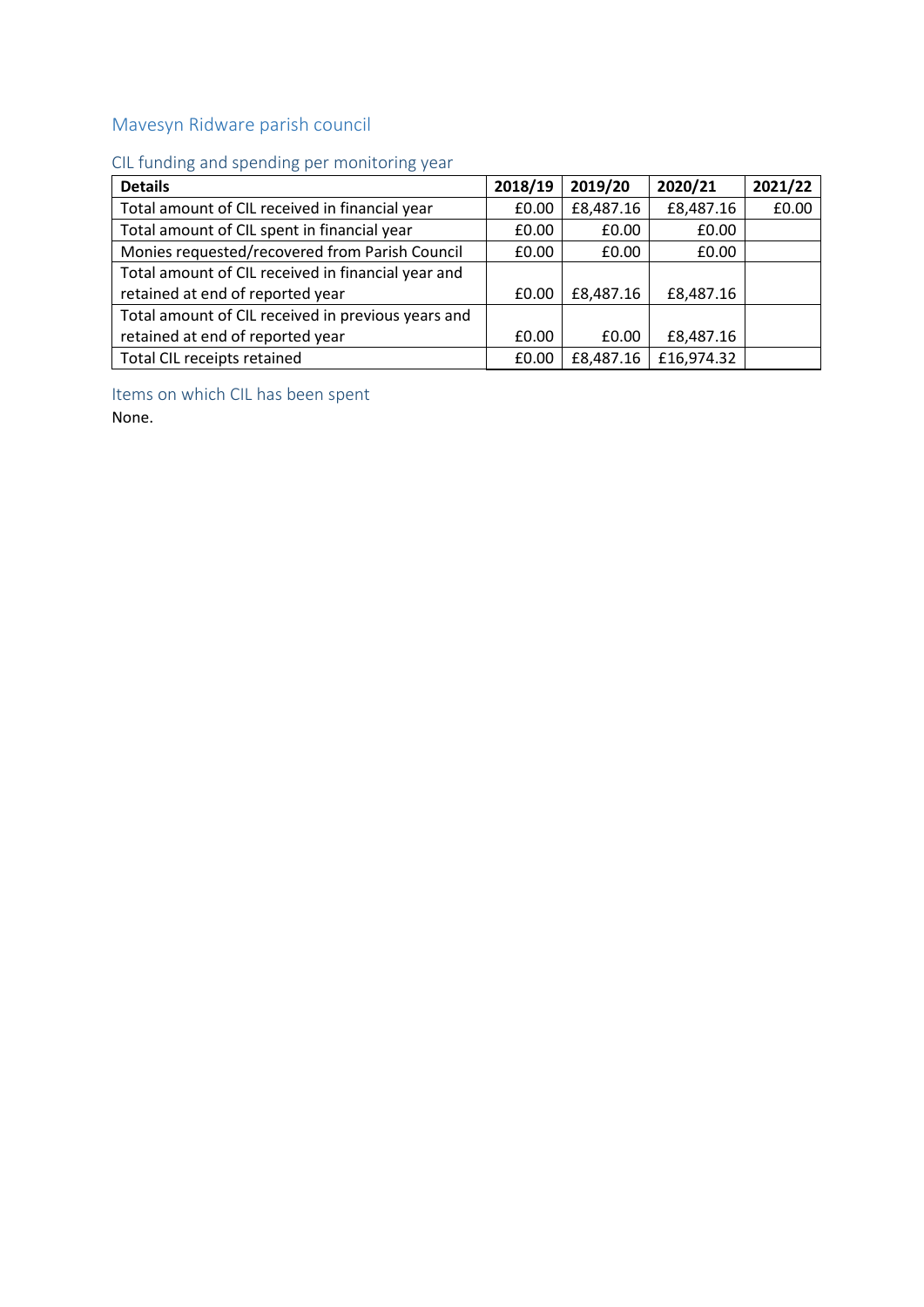### <span id="page-23-0"></span>Shenstone parish council

### <span id="page-23-1"></span>CIL funding and spending per monitoring year

| <b>Details</b>                                     | 2018/19   | 2019/20 | 2020/21    | 2021/22   |
|----------------------------------------------------|-----------|---------|------------|-----------|
| Total amount of CIL received in financial year     | £1,062.60 | £878.76 | £11,904.73 | £6,345.98 |
| Total amount of CIL spent in financial year        | £1,062.60 | £878.76 | £11,904.73 |           |
| Monies requested/recovered from Parish Council     | £0.00     | £0.00   | £0.00      |           |
| Total amount of CIL received in financial year and |           |         |            |           |
| retained at end of reported year                   | £0.00     | £0.00   | £0.00      |           |
| Total amount of CIL received in previous years and |           |         |            |           |
| retained at end of reported year                   | £0.00     | £0.00   | £0.00      |           |
| Total CIL receipts retained                        | £0.00     | £0.00   | £0.00      |           |

<span id="page-23-2"></span>

| <b>Monitoring year of</b><br>spend | Item description                                        | <b>Total spent</b> |
|------------------------------------|---------------------------------------------------------|--------------------|
| 2018/19                            | Playground equipment                                    | £1,062.60          |
| 2019/20                            | Lammas land educational lectern                         | £878.76            |
| 2020/21                            | Lammas Land restoration of public paths<br>contribution | £11,904.73         |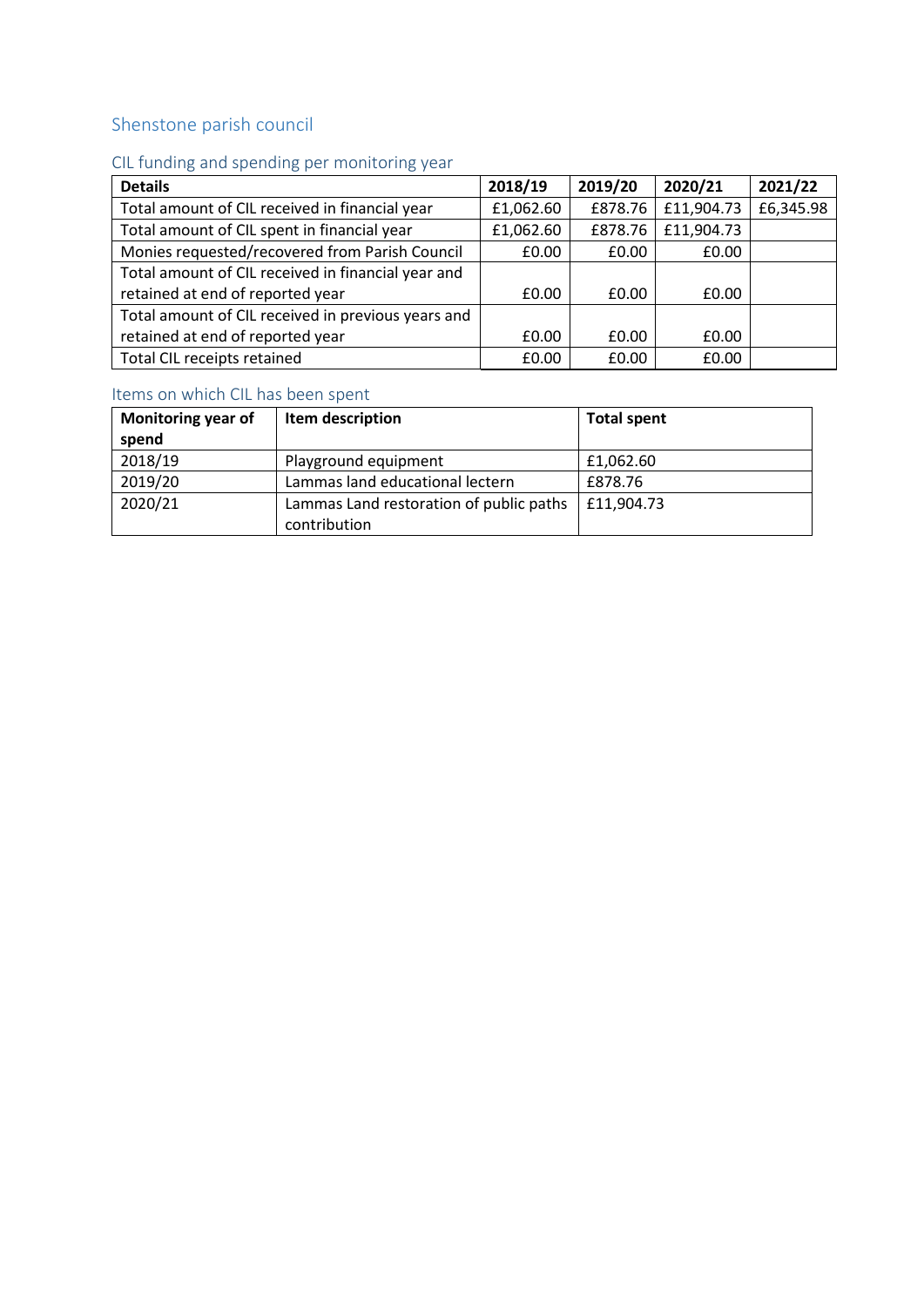## <span id="page-24-0"></span>Swinfen and Packington parish council

## <span id="page-24-1"></span>CIL funding and spending per monitoring year

| <b>Details</b>                                     | 2018/19   | 2019/20 | 2020/21   | 2021/22   |
|----------------------------------------------------|-----------|---------|-----------|-----------|
| Total amount of CIL received in financial year     | £1,037.77 | £410.55 | £8,721.17 | £8,721.17 |
| Total amount of CIL spent in financial year        | £1,037.77 | £354.00 | £2,316.60 |           |
| Monies requested/recovered from Parish Council     | £0.00     | £0.00   | £0.00     |           |
| Total amount of CIL received in financial year and |           |         |           |           |
| retained at end of reported year                   | £0.00     | £56.55  | £0.00     |           |
| Total amount of CIL received in previous years and |           |         |           |           |
| retained at end of reported year                   | £0.00     | £0.00   | £56.55    |           |
| Total CIL receipts retained                        | £0.00     | £56.55  | £6,461.12 |           |

<span id="page-24-2"></span>

| Monitoring year of<br>spend | Item description           | <b>Total spent</b> |
|-----------------------------|----------------------------|--------------------|
| 2018/19                     | New bus shelter            | £1,037.77          |
| 2019/20                     | New seating in bus shelter | £354.00            |
| 2020/21                     | Repair to bus shelter      | £227.40            |
| 2020/21                     | Replacement noticeboard    | £2,089.20          |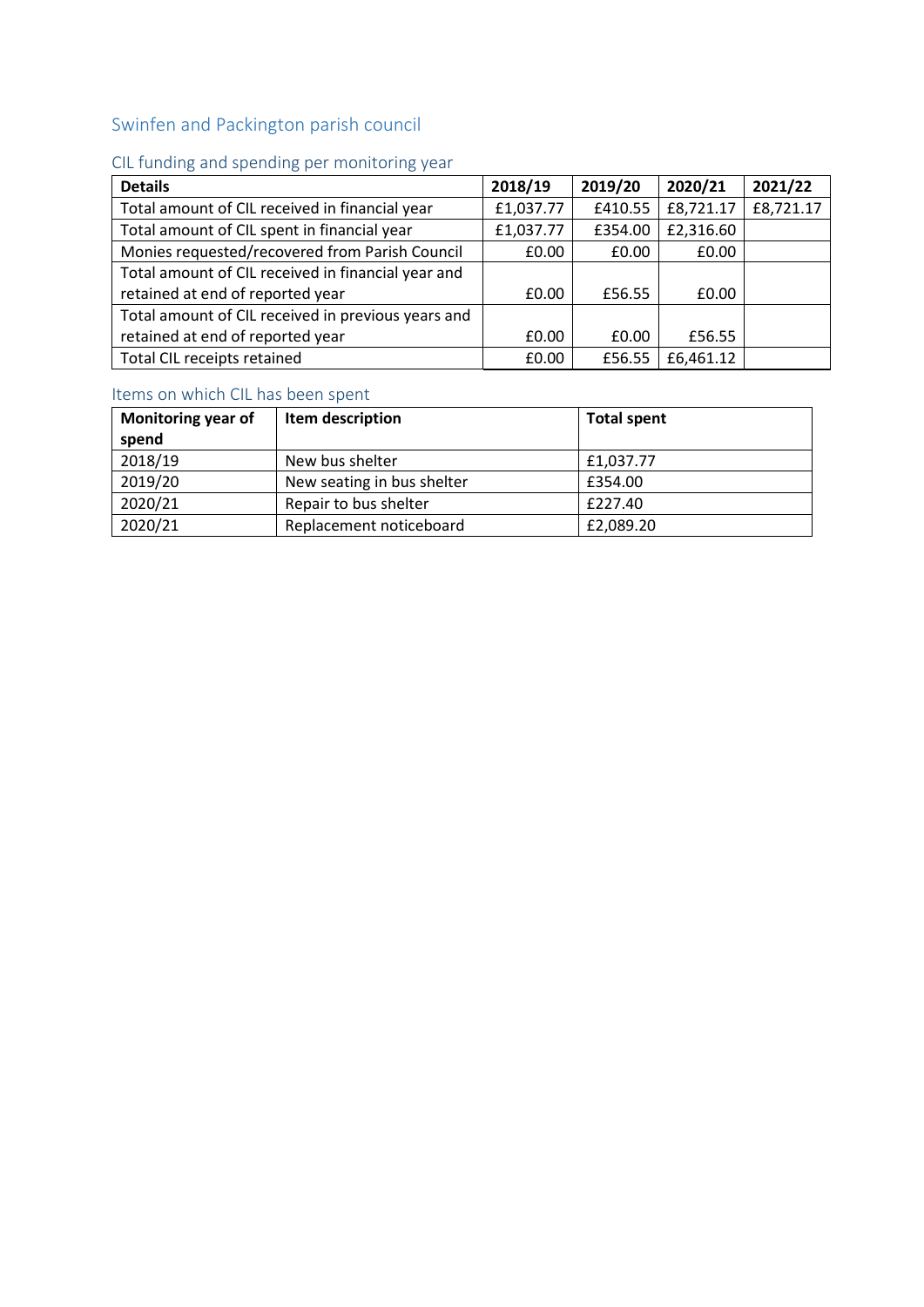## <span id="page-25-0"></span>Wall parish council

### <span id="page-25-1"></span>CIL funding and spending per monitoring year

| <b>Details</b>                                     | 2018/19 | 2019/20 | 2020/21 | 2021/22 |
|----------------------------------------------------|---------|---------|---------|---------|
| Total amount of CIL received in financial year     | £0.00   | £0.00   | £0.00   |         |
| Total amount of CIL spent in financial year        | £0.00   | £0.00   | £0.00   |         |
| Monies requested/recovered from Parish Council     | £0.00   | £0.00   | £0.00   |         |
| Total amount of CIL received in financial year and |         |         |         |         |
| retained at end of reported year                   | £0.00   | £0.00   | £0.00   |         |
| Total amount of CIL received in previous years and |         |         |         |         |
| retained at end of reported year                   | £0.00   | £0.00   | £0.00   |         |
| Total CIL receipts retained                        | £0.00   | £0.00   | £0.00   |         |

<span id="page-25-2"></span>Items on which CIL has been spent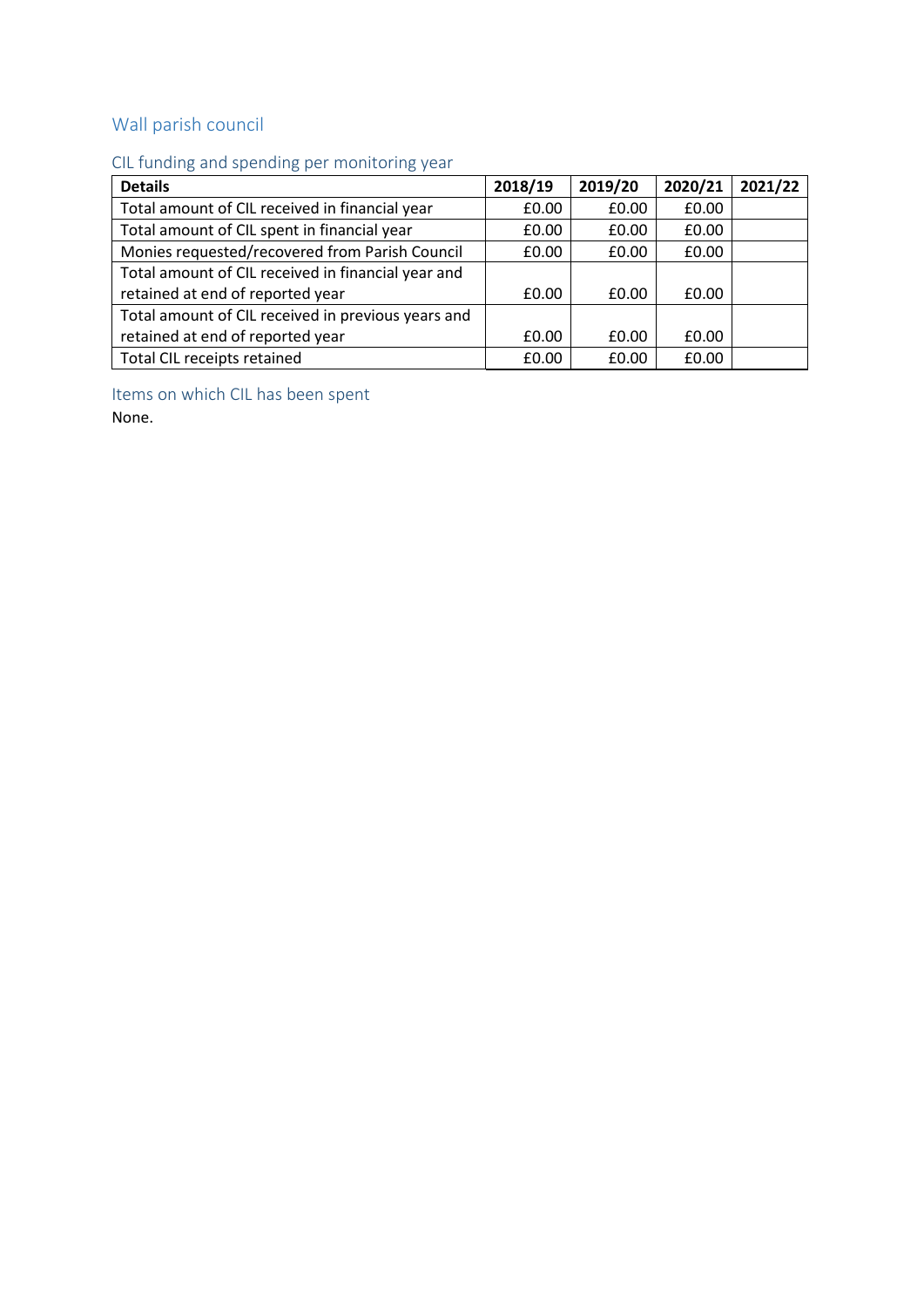# <span id="page-26-0"></span>Weeford parish council

### <span id="page-26-1"></span>CIL funding and spending per monitoring year

| <b>Details</b>                                     | 2018/19 | 2019/20 | 2020/21 | 2021/22 |
|----------------------------------------------------|---------|---------|---------|---------|
| Total amount of CIL received in financial year     | £0.00   | £0.00   | £0.00   | £0.00   |
| Total amount of CIL spent in financial year        | £0.00   | £0.00   | £0.00   |         |
| Monies requested/recovered from Parish Council     | £0.00   | £0.00   | £0.00   |         |
| Total amount of CIL received in financial year and |         |         |         |         |
| retained at end of reported year                   | £0.00   | £0.00   | £0.00   |         |
| Total amount of CIL received in previous years and |         |         |         |         |
| retained at end of reported year                   | £0.00   | £0.00   | £0.00   |         |
| Total CIL receipts retained                        | £0.00   | £0.00   | £0.00   |         |

<span id="page-26-2"></span>Items on which CIL has been spent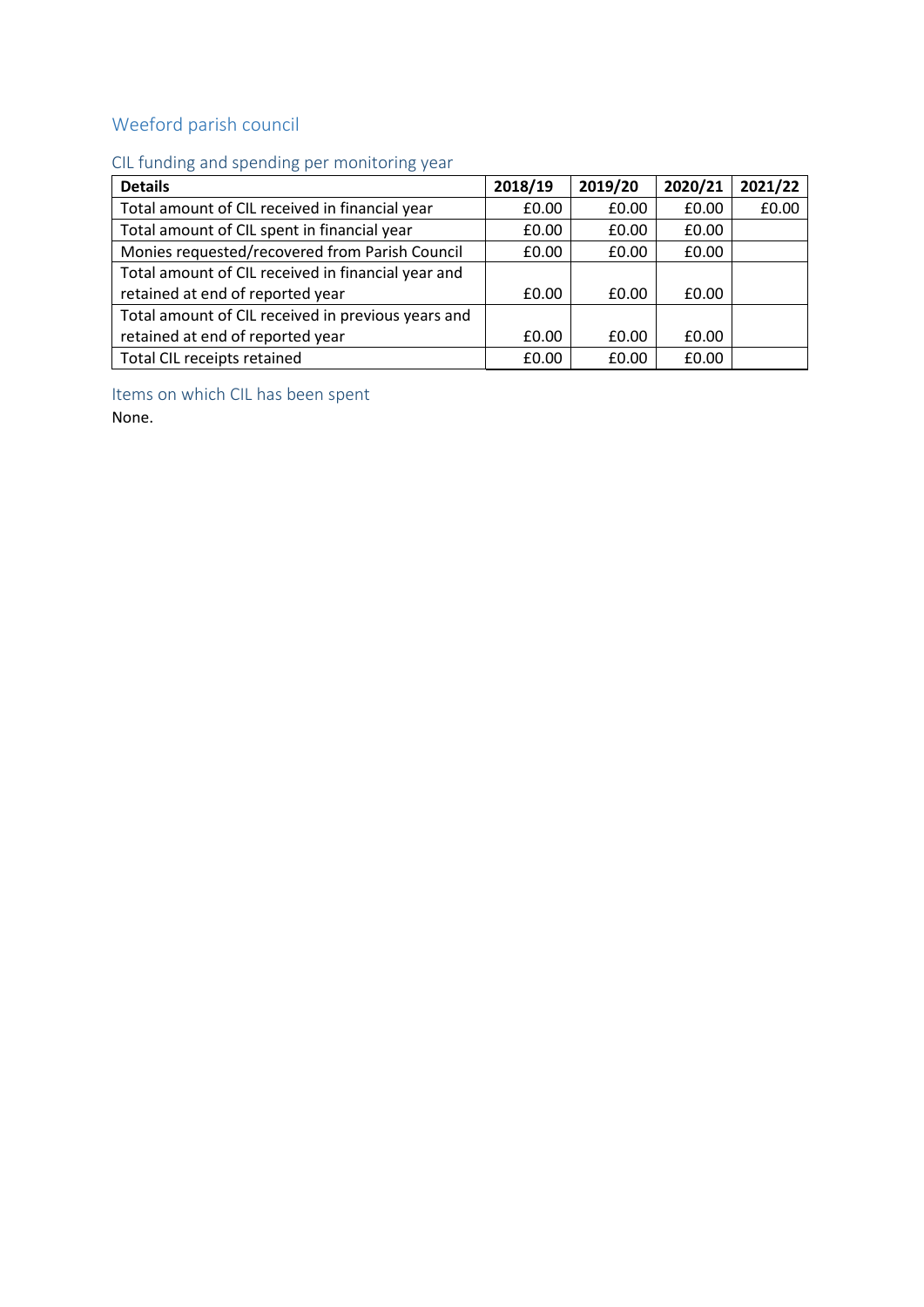## <span id="page-27-0"></span>Whittington and Fisherwick parish council

### <span id="page-27-1"></span>CIL funding and spending per monitoring year

| <b>Details</b>                                     | 2018/19   | 2019/20   | 2020/21    | 2021/22   |
|----------------------------------------------------|-----------|-----------|------------|-----------|
| Total amount of CIL received in financial year     | £3,019.63 | £0.00     | £10,637.13 | £1,782.16 |
| Total amount of CIL spent in financial year        | £0.00     | £0.00     | £0.00      |           |
| Monies requested/recovered from Parish Council     | £0.00     | £0.00     | £0.00      |           |
| Total amount of CIL received in financial year and |           |           |            |           |
| retained at end of reported year                   | £3,019.63 | £0.00     | £10,637.13 |           |
| Total amount of CIL received in previous years and |           | £3,019.63 |            |           |
| retained at end of reported year                   | £0.00     |           | £3,019.63  |           |
| Total CIL receipts retained                        | £3,019.63 | £3,019.63 | £13,656.76 |           |

<span id="page-27-2"></span>Items on which CIL has been spent